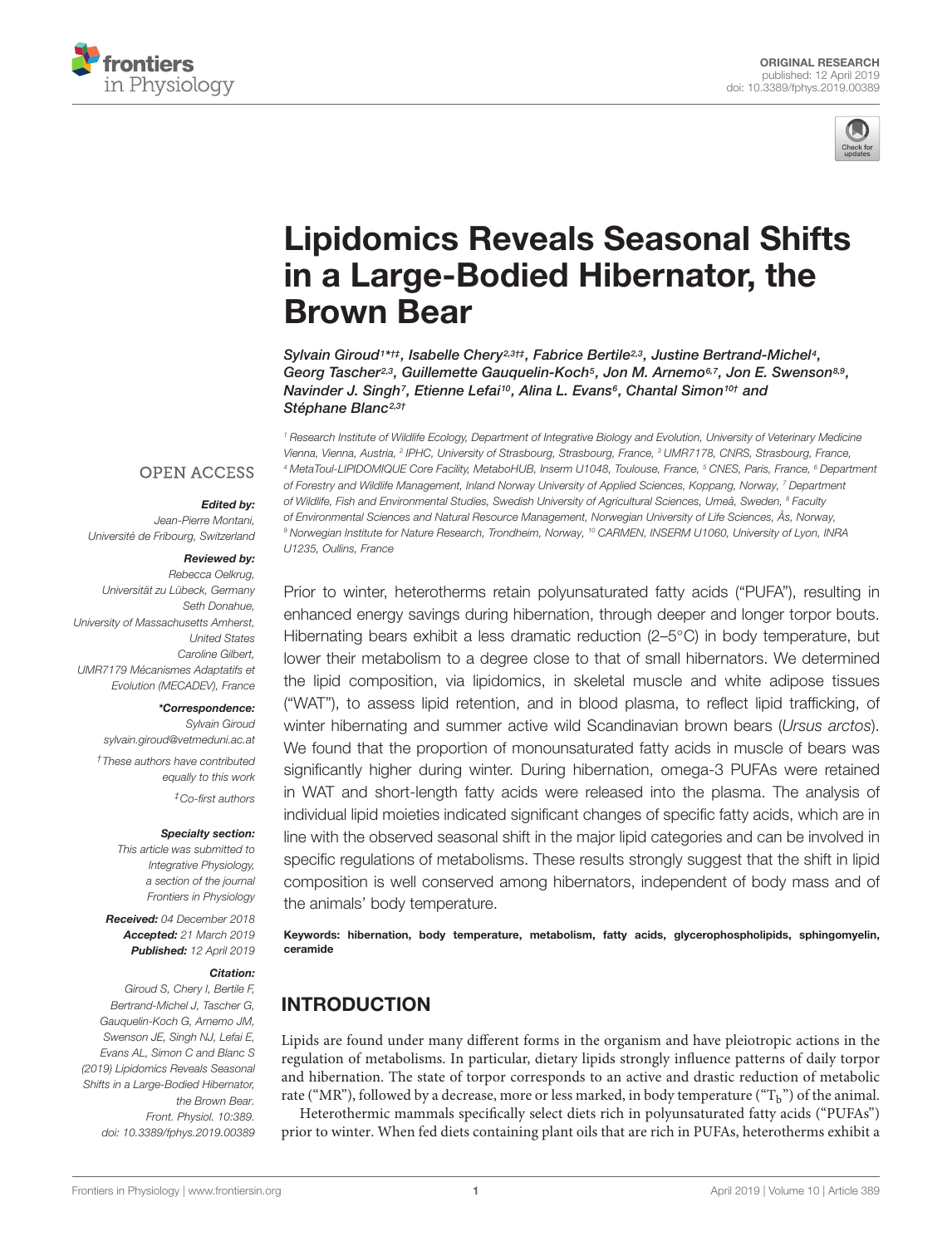higher propensity to use torpor, they lengthen their torpor bout duration, lower their minimum  $T<sub>b</sub>$ , and hence increase their energy savings [\(Geiser and Kenagy,](#page-12-0) [1987;](#page-12-0) [Frank,](#page-11-0) [1992;](#page-11-0) [Florant](#page-11-1) [et al.,](#page-11-1) [1993;](#page-11-1) [Geiser and Kenagy,](#page-12-1) [1993;](#page-12-1) [Thorp et al.,](#page-13-0) [1994;](#page-13-0) [Bruns](#page-11-2) [et al.,](#page-11-2) [2000\)](#page-11-2). Linoleic acid (C18:2ω6), which belongs to the omega-6 family, was often the major dietary PUFA provided. There is also evidence indicating that high amounts of dietary oleic acid (C18:1 $\omega$ 9) can partly [\(Geiser et al.,](#page-12-2) [1994\)](#page-12-2) or even fully [\(Frank and Storey,](#page-12-3) [1996\)](#page-12-3) compensate for low omega-6 fatty acid intake and that this monounsaturated fatty acid ("MUFA") also leads to increased torpor bout duration and decreased  $T<sub>b</sub>$  during hibernation. However, feeding omega-6 PUFA-enriched diets did not enhance torpor in all species [\(Munro and Thomas,](#page-12-4) [2004\)](#page-12-4) and, interestingly, diets enriched with omega-3 fatty acids appear to reduce the propensity of individuals to enter torpor and to hibernate [\(Hill and Florant,](#page-12-5) [2000;](#page-12-5) [Giroud et al.,](#page-12-6) [2018b\)](#page-12-6).

Enhanced torpor expression mediated by dietary PUFAs was linked to a rise in omega-6 fatty acid content and a concomitant reduction of saturated fatty acids ("SFAs") in lipid reserves, as well as in phospholipid ("PL") membranes, of almost all body tissues [\(Ruf and Arnold,](#page-12-7) [2008\)](#page-12-7). Such a remodeling of fatty acid composition in PL membranes and body tissues associated with changes in expression of torpor or hibernation was also observed independently of dietary manipulation or selection, as for instance in the deer mouse (Peromyscus maniculatus) [\(Geiser](#page-12-8) [et al.,](#page-12-8) [2007\)](#page-12-8), in the gray mouse lemur (Microcebus murinus) [\(Giroud et al.,](#page-12-9) [2009\)](#page-12-9), and in free-living alpine marmots (Marmota marmota) [\(Arnold et al.,](#page-11-3) [2011\)](#page-11-3). In particular, for hibernators, the several months of winter hibernation correspond to long periods of fasting, relying mainly on their body fat stores. In laboratory rats, fasting resulted in a selective depletion of white adipose tissue ("WAT") triacylglycerols in certain longchain PUFAs, namely linolenic acid (C18:3ω3), arachidonic acid (C20:4 $\omega$ 6), and eicosapentaenoic acid (C20:5 $\omega$ 3), and relative tissue enrichment in all very long-chain SFAs and MUFAs [\(Raclot et al.,](#page-12-10) [1995\)](#page-12-10). In fasted hibernating rodents, selective fatty acids mobilization stored from triacylglycerols also occurs [\(Price et al.,](#page-12-11) [2013\)](#page-12-11). However, in contrast to non-hibernators (rats), certain unsaturated fatty acids ("USFA"), notably oleic acid  $(C18:1\omega9)$  and linoleic acid  $(C18:2\omega6)$ , were selectively retained in the WAT of hibernating thirteen-lined ground squirrels (Ictidomys tridecemlineatus), while proportions of some SFAs, namely stearic acid (C18:0) and palmitic acid (16:0), were highly mobilized. MUFAs were reported to also play an important role during hibernation in some heterothermic species living in tropical and subtropical areas and that usually hibernate at higher temperatures [\(Falkenstein et al.,](#page-11-4) [2001;](#page-11-4) [Fietz et al.,](#page-11-5) [2003\)](#page-11-5). Echidnas and fat-tailed dwarf lemurs metabolize MUFAs during hibernation in preference over SFAs [\(Falkenstein et al.,](#page-11-4) [2001;](#page-11-4) [Fietz](#page-11-5) [et al.,](#page-11-5) [2003\)](#page-11-5). In both species, MUFAs correspond, however, to the main proportions of total fatty acids in WAT before and after hibernation. This suggests that MUFAs can possibly compensate the low availability of essential fatty acids prior and during hibernation in tropical and sub-tropical heterothermic species. In hibernators, such changes in lipid composition are expected to ensure proper body functions at low  $T<sub>b</sub>$  during torpor, possibly through the maintenance of lipid fluidity [\(Sinensky,](#page-13-1) [1974;](#page-13-1) [Aloia](#page-11-6)

[and Raison,](#page-11-6) [1989;](#page-11-6) [Tiku et al.,](#page-13-2) [1996\)](#page-13-2) and/or the regulation of membrane proteins by specific lipids [\(Ruf and Arnold,](#page-12-7) [2008;](#page-12-7) [Giroud et al.,](#page-12-12) [2013;](#page-12-12) [Arnold et al.,](#page-11-7) [2015\)](#page-11-7).

Although the roles of fatty acids in torpor regulation have been extensively studied in small hibernators and daily heterotherms, there is, to date and to our knowledge, no systematic study on seasonal changes of lipid composition existing on large species, such as bears, which hibernate only at moderate hypothermia. Yet, owing to their low surface-to-volume ratios, bears experience particular energetic challenges, specifically lower cooling rates and an inability to rely on dropping  $T<sub>b</sub>$  for MR reduction, as do small heterotherms. Also, hibernating bears do not show periodic phases of rewarming, as small hibernators typically do at regular intervals during hibernation. Therefore, their torpor bout corresponds to the entire winter hibernation period. However, bears can still reduce their metabolism to 25% of basal rates, despite regulating their  $\mathrm{T_b}$  between 30 $^{\circ}$  and 36 $^{\circ}$ C during winter [\(Tøien et al.,](#page-13-3) [2011\)](#page-13-3). Therefore, one can expect bears to display similar, if not the same, physiological adaptations to hibernation as small hibernators. In this study, we aimed to investigate the seasonal changes in retention and mobilization of lipids from various categories, which are expected to significantly impact on metabolisms, in wild Scandinavian brown bears (Ursus arctos). For this purpose and because lipids are found under many different forms and have pleiotropic actions, we used a lipidomic approach to determine the lipid composition in skeletal muscle and white adipose tissues (to assess lipid retention), and in blood plasma (reflecting lipid trafficking) of bears during winter hibernation and the summer active period. Specifically, we hypothesized that bears conserve USFAs in their body tissues, and mobilize SFAs to fuel winter hibernation vs. the summer active period. Similar to tropical and subtropical heterothermic species, we expected bears to retain more specifically MUFAs to ensure their body functions during hibernation compared to when active in the summer. Further, we predicted that some specific lipid molecules are particularly mobilized or retained during winter, according to their implications in modulating the hibernation phenotype of bears.

Here we present a unique dataset assessing, for the first time, the seasonal changes of lipid composition of free-ranging brown bears (U. arctos) studied in their natural environment. The data are unique because the Scandinavian Brown Bear Research Project ("SBBRP"), we are part of, is the only team which has the experience of capturing free-living hibernating brown bears. The design of this study (read below for details) allowed us to determine the lipid retention/utilization in bears during the winter hibernation period, i.e., February to April (see section "Limitations of the Study" for details).

### MATERIALS AND METHODS

#### Study Area

The study area encompassed about  $21,000$  km<sup>2</sup> in south-central Sweden (61◦N, 15◦E). The topography in this region is rolling hills, with <10% above 750 m above sea level. The area is forested and dominated by Scots pine (Pinus sylvestris L.) and Norway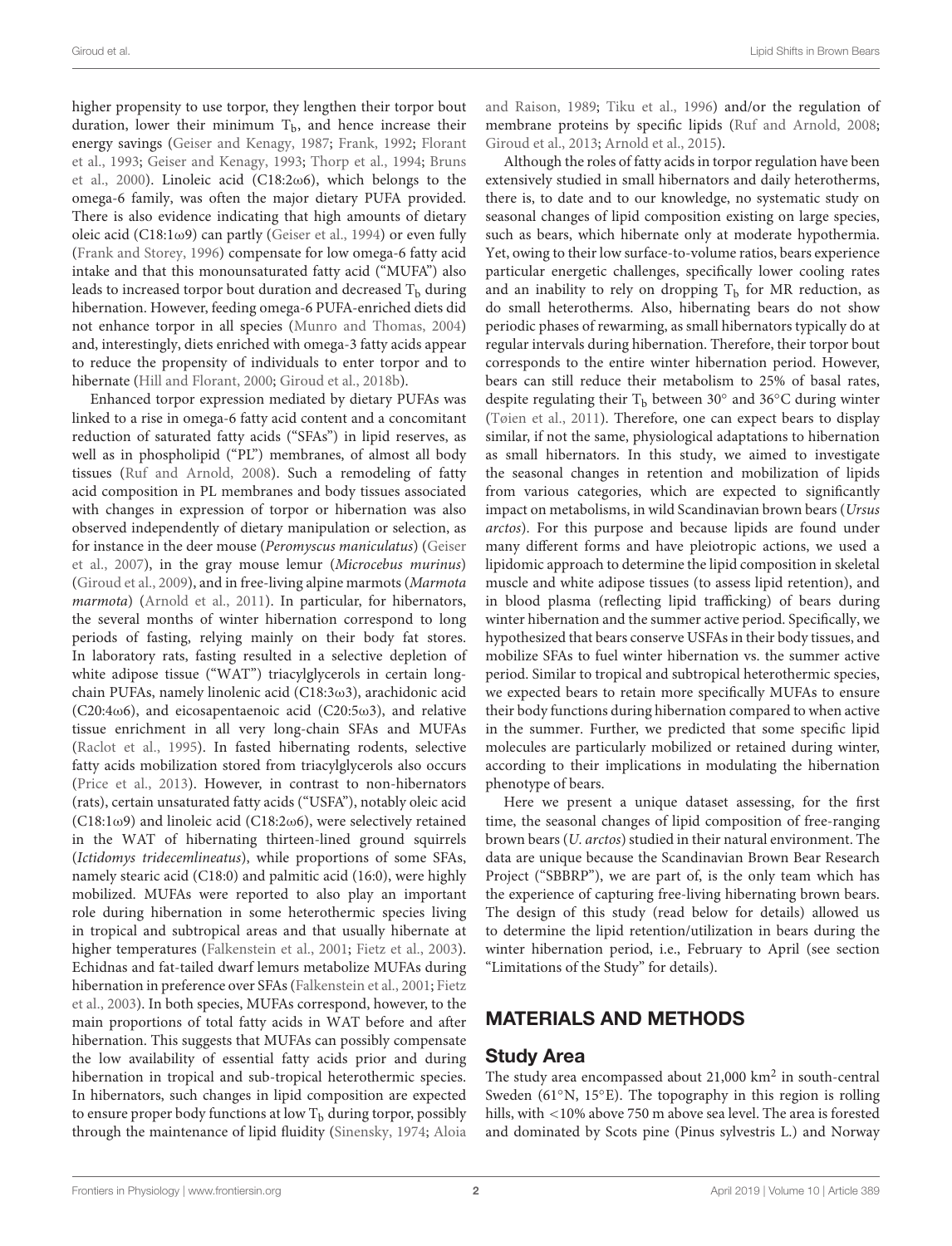spruce (Picea abies H. Karst). The area is heavily used by the forestry industry, with 8% of the land clear-cut and 40% trees under 35 years of age [\(Moe et al.,](#page-12-13) [2007\)](#page-12-13). The human population is low, but there is an extensive network of forestry roads and some paved roads. The area is heavily used by hunters with dogs, not only during the moose (Alces alces) hunting season in September and October, but also during the bear hunting season, which begins on 21 August and ends when the areaspecific quota has been filled, usually mid- to- late September [\(Swenson et al.,](#page-13-4) [2017\)](#page-13-4). The total population estimate for Sweden was 2,968–3,667 brown bears in 2008 [\(Kindberg et al.,](#page-12-14) [2011\)](#page-12-14). This hunting period can overlap with the pre-denning period [\(Evans et al.,](#page-11-8) [2016\)](#page-11-8). Most den abandonments occurred early in the denning season; a recent study documented that 22% of bears changed dens during winter, but only 4% after mid-December [\(Sahlén et al.,](#page-13-5) [2015\)](#page-13-5).

#### Animals and Sample Collection

All personnel in the SBBRP has advanced experience and training in capturing and handling free-living brown bears during all seasons. Brown bears have been captured annually by the SBBRP and fitted with neck collars, which included a global positioning system (GPS), dual-axis motion sensors (to monitor activity), very-high-frequency ("VHF") transmitters, and a global system for mobile mobilization ("GSM") modem (Vectronic Aerospace GmbH, Berlin, Germany). As a backup to relocate bears if the collar malfunctioned, VHF transmitters were implanted into the abdomen (Telonics, Inc., Mesa, AZ, United States) [\(Arnemo](#page-11-9) [et al.,](#page-11-9) [2012\)](#page-11-9). GPS positions were recorded every 30 min to 1 h. Bears that were the offspring of marked females were followed from birth; otherwise, age was determined by counting the annuli of a cross-section of the premolar roots [\(Harshyne et al.,](#page-12-15) [1998\)](#page-12-15). All captures and subsequent interventions carried out on the animals by trained personnel were approved by the Ethical Committee on Animal Experiments, Uppsala, Sweden (application #C47/9) and the Swedish Environmental Protection Agency. Furthermore, all experiments were performed in accordance with relevant guidelines and regulations.

Ten bears (see **[Table 1](#page-3-0)** for details) were used for this study. They were captured during winter hibernation in February 2011 and 2012 by darting them in their den, as previously described [\(Evans et al.,](#page-11-10) [2012\)](#page-11-10). Once anesthetized, we took each of the bears out of the winter den (during winter) and placed them on an insulated blanket. During winter, brown bears hibernate at T<sub>b</sub> of ~33℃ from November to April [\(Evans et al.,](#page-11-8) [2016\)](#page-11-8). The same individuals were re-captured, when active (T<sub>b</sub> ∼38°C) in June 2011 and 2012, by darting from a helicopter [\(Fahlman et al.,](#page-11-11) [2011\)](#page-11-11). The same samples were taken from these bears during both seasons. Subcutaneous WAT biopsies were obtained from only 6 individuals during the active period in summer and 5 in winter. WAT biopsies were sampled superficially to the muscle biopsies at the same surgical site. Sufficient quantities from the muscle tissue (Vastus lateralis) biopsies were available from 7 bears in summer and 8 bears in winter. Blood samples were kept in heparinized

tubes at 5◦C before being centrifuged within 1 h at 3,500 rpm at 5◦C. Plasma and all other samples of WAT and muscle tissue were snap-frozen and stored at -80◦C for subsequent lipidomic analyses.

To assess the pleiotropic actions of various lipid molecules, we performed lipidomic analyses to identify and quantify (relative quantification) five main lipid categories: total fatty acids ("FA"), sterol [i.e., free cholesterol ("C") and esterified cholesterol ("EC")], triacylglycerides ("TG"), glycerophospholipids ("GPL"), sphingolipids ("SL") and cholesterol. GPL included phosphatidyl-choline ("PC"), phosphatidyl-ethanolamine ("PE"), phosphatidyl-inositol ("PI") and phosphatidyl-serine ("PS"). SL mainly corresponded to sphingomyelin ("SM") and ceramides ("Cer"). For each sub-category of GPL, we distinguished very long-chain (more than 20 carbons) fatty acids from medium- and long-chain fatty acids (less than 20 carbons).

### Ethics Statement

All captures and subsequent interventions carried out on the animals were approved by the Ethical Committee on Animal Experiments, Uppsala, Sweden (application #C47/9) and the Swedish Environmental Protection Agency.

# Glycerophospholipid and Ceramide-Sphingomyelin Relative Quantification

Lipids were extracted from 1 mg of WAT, 1 mg of muscle, or 10 µl of plasma by using a procedure modified from [Bligh and Dyer](#page-11-12) [\(1959\)](#page-11-12) in dichloromethane/methanol (2% acetic acid)/water (2.5:2.5:2 v/v/v) in the presence of internal standards (Cer d18:1/15:0 16 ng; PE 12:0/12:0 180 ng; PC 13:0/13:0 16 ng; SM d18:1/12:0 16 ng; PI 17:0/14:1 30 ng; PS 12:0/12:0 156.25 ng). The solution was centrifuged at 1500 rpm for 3 min. The organic phase was collected and dried under azote, then dissolved in 50 L of methanol. The extract was then stored at −20◦C until subsequent analysis. Standards and sample solutions were analyzed using an Agilent 1290 Ultra Performance Liquid Chromatography (UPLC) system coupled to a G6460 triple quadrupole spectrometer (Agilent Technologies) and using "MassHunter" software for data acquisition and analysis. A Kinetex Hydrophilic Interaction Chromatography (HILIC) column (Phenomenex,  $50 \times 4.6$  mm,  $2.6 \mu m$ ) was used for Liquid Chromatography (LC) separations. The column temperature was controlled at 40◦C. The mobile phase A was Acetonitrile; and B was 10 mM ammonium formate in water at pH 3.2. The gradient was as follows: from 10 to 30% of B in 10 min; then 100% of B for 2 min, and then back to 10% of B at 13 min for 1-min of reequilibration prior to the next injection. The flow rate of mobile phase was 0.3 mL/min, and the injection volume was 5µL. An electrospray source was employed in positive (for Cer, PE, PC and SM analysis) and negative ion mode (for PI and PS analysis). Azote was used as collision gas. Needle voltage was set to +4000 V. Several scan modes were used. To obtain the naturally different species' mass,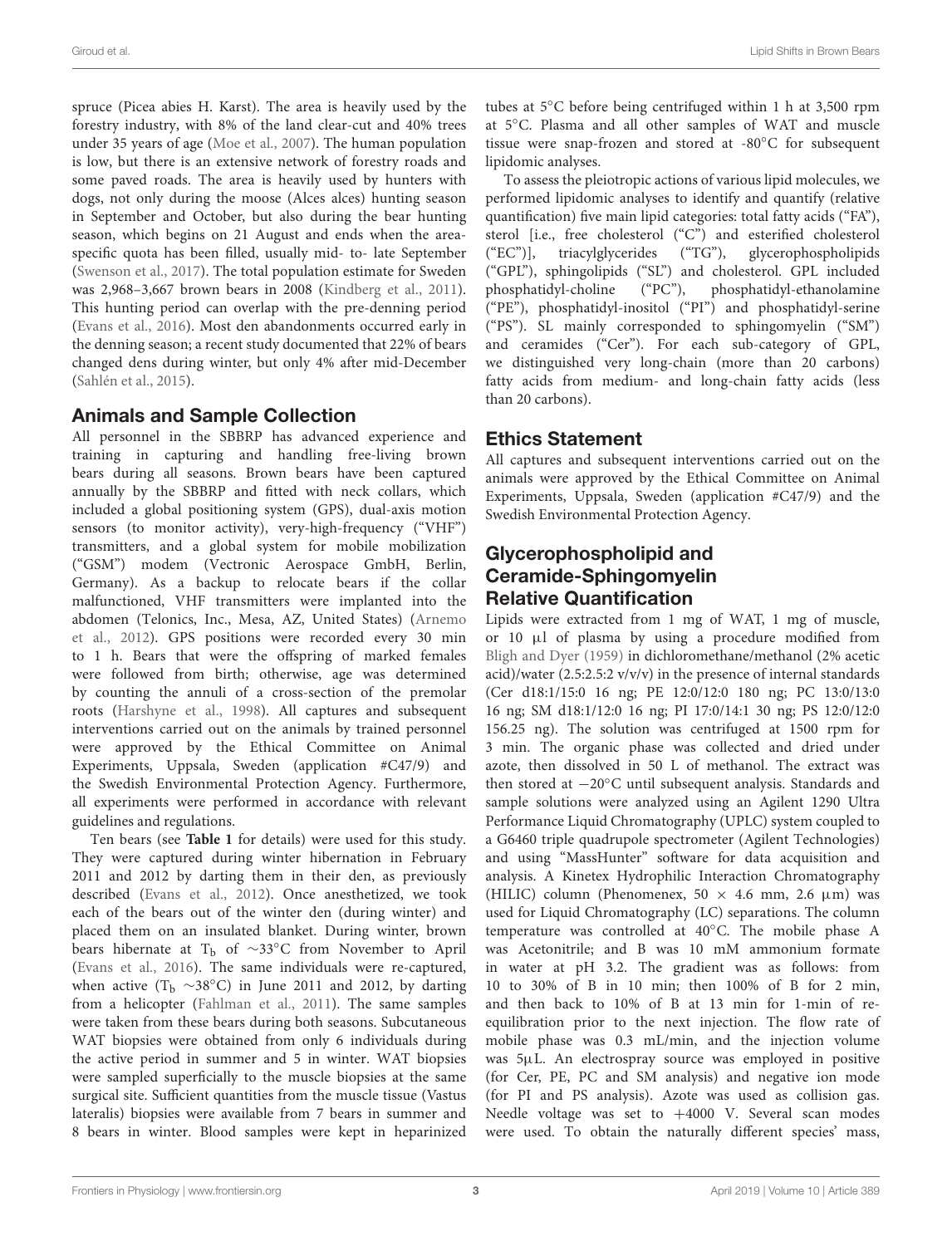we first analyzed cells lipid extracts with a precursor ion scan of 184, 241, and 264 m/z to PC/SM, PI and Cer, respectively; and a neutral loss scan of 141 and 87 for PE and PS, respectively. The collision energy optimums for Cer, PE, PC, SM, PI, and PS were 25, 20, 30, 25, 45 and 22 eV, respectively. Then the corresponding SRM transitions were used to quantify different PL species for each class. Two classspecific positive and negative Selective Reaction Monitoring (SRM) acquisitions are necessary to account for large differences between PL classes. Data were treated using QqQ Quantitative (vB.05.00) and Qualitative analysis software (vB.04.00). For each lipid species, the relative quantification was obtained by comparing the signal derived as area under the peak for the lipid of interest with the signal resulting from its internal standard.

#### Neutral Lipid Relative Quantification

We extracted lipids from 1 mg of WAT, 1 mg of muscle, 10 ml of plasma by using a procedure described by [Bligh and](#page-11-12) [Dyer](#page-11-12) [\(1959\)](#page-11-12) in dichloromethane/methanol/water (2.5/2.5/2.1,  $v/v/v$ , in the presence of the internal standards : 4  $\mu$ g of stigmasterol, 4 µg of cholesteryl heptadecanoate, 8 µg of glyceryl trinonadecanoate. Dichloromethane phases were evaporated to dryness and dissolved in 20 ml of ethyl acetate.  $1 \mu l$  of the lipid extract was analyzed by gasliquid chromatography on a FOCUS Thermo Electron system using Zebron-1 Phenomenex fused silica capillary columns (5 m  $\times$  0.32 mm i.d, 0.50 µm film thickness) [\(Barrans et al.,](#page-11-13) [1994\)](#page-11-13). Oven temperature was programmed from 200° to 350°C at a rate of 5◦C per min and the carrier gas was hydrogen (0.5 bar). The injector and the detector temperatures were set to 315◦ and 345◦C, respectively. For each lipid species, the relative quantification was obtained by comparing the signal derived as area under the peak for the lipid of interest with the signal resulting from its internal standard. This method allows the separation of TGs based on their total number of carbons, but does not allow structural characterization

<span id="page-3-0"></span>

of TGs, i.e., with number and position of double bonds [\(Barrans et al.,](#page-11-13) [1994\)](#page-11-13).

# Total Fatty Acid Methyl Ester ("FAME") Analysis

We extracted lipids from 1 mg of WAT, 1 mg of muscle, and 10 rml of plasma by using a procedure described by [Bligh and Dyer](#page-11-12) [\(1959\)](#page-11-12) in dichloromethane/methanol/water  $(2.5:2.5:2.1, v/v/v)$ , in the presence of the internal standards glyceryl triheptadecanoate (2 µg). Lipid extracts were hydrolyzed in hydroxide Potassium (0.5 M in methanol) at 50◦C for 30 min, and transmethylated in boron trifluoride methanol solution 14% (SIGMA, 1 ml) and heptane (1 ml) at 80◦C for 1 h. After adding water (1 ml) to the crude, total FAME were extracted with heptane (3 ml), evaporated to dryness, and dissolved in ethyl acetate (20  $\mu$ l). Total FAME (1  $\mu$ l) were analyzed by gas-liquid chromatography [\(Lillington et al.,](#page-12-16) [1981\)](#page-12-16) on a Clarus 600 Perkin Elmer system using a Famewax RESTEK fused silica capillary columns (30 m  $\times$  0.32 mm i.d, 0.25 µm film thickness). Oven temperature was programmed from 110° to 220°C at a rate of 2°C per min and the carrier gas was hydrogen (0.5 bar). The injector and the detector temperatures were set to 225° and 245°C, respectively. For each lipid species, the relative quantification was obtained by comparing the signal derived as area under the peak for the lipid of interest with the signal resulting from its internal standard.

#### Statistical Analyses

Data analyses were carried out using SAS 9.4 (SAS Institute, Inc., Cary, NC, United States). Standardized residuals from statistical models were tested for normality using Kolmogorov-Smirnov tests. We used linear mixed-effects models ("LMM") to test for the effect of season (fixed variable) on the different lipid groups or specific lipid molecules (predicted variable), taking repeated measurements among animals into account with bear's ID as random effect. Initial inspection of the data gave no evidence for an effect of sex or sampling year on any of predicted variables.

| ID   | Sex | Age (year)     | Body Mass (kg)           |        | Body Temperature (°C) |        | <b>Tissues</b> |                |
|------|-----|----------------|--------------------------|--------|-----------------------|--------|----------------|----------------|
|      |     |                | <b>Summer</b>            | Winter | <b>Summer</b>         | Winter | <b>Summer</b>  | Winter         |
| 0825 | F   | $\overline{4}$ | 47.0                     | 58.0   | 40.5                  | 34.7   | PM             | P              |
| 0904 | F   | 3              | 72.0                     | 57.0   | 37.3                  | 34.1   | PM             | P <sub>M</sub> |
| 0908 | M   | 3              | 51.0                     | 58.0   | 39.9                  | 33.4   | <b>PWM</b>     | <b>PWM</b>     |
| 1004 | M   | $\overline{2}$ | 22.0                     | 21.0   | 39.2                  | 32.0   | P              | P <sub>M</sub> |
| 1011 | F   | 3              | 59.0                     | 56.0   | 40.8                  | 34.2   | <b>PWM</b>     | <b>PWM</b>     |
| 1015 | M   | 2              | 27.0                     | 25.0   | 38.6                  | 33.1   | <b>PWM</b>     | P              |
| 1017 | F   | $\mathbf{2}$   | 28.0                     | 35.0   | 39.2                  | 36.2   | <b>PWM</b>     | <b>PWM</b>     |
| 1104 | F   | $\overline{2}$ | 29.0                     | 30.2   | 39.4                  | 32.1   | P              | P <sub>M</sub> |
| 1105 | F   | $\mathbf{2}$   | $\overline{\phantom{0}}$ | 31.5   | 39.4                  | 32.0   | PW             | <b>PWM</b>     |
| 1110 | F   | $\overline{2}$ | 29                       | 27.3   | 40.0                  | 35.1   | <b>PWM</b>     | <b>PWM</b>     |
|      |     |                |                          |        |                       |        |                |                |

Animals were used in the linear mixed models (LMM) to test for the effect of season (fixed variable) on the different lipid groups or specific lipid molecules (predicted variable) in each tissue, i.e., white adipose tissue ("W"), muscle tissue ("M"), and blood plasma ("P"). Bear's ID was included as random effect for taking repeated measurements among animals into account. Sample sizes in LMM were of 10(P), 6(W), 7(M) in summer, and of 10(P), 5(W), 8(M) in winter.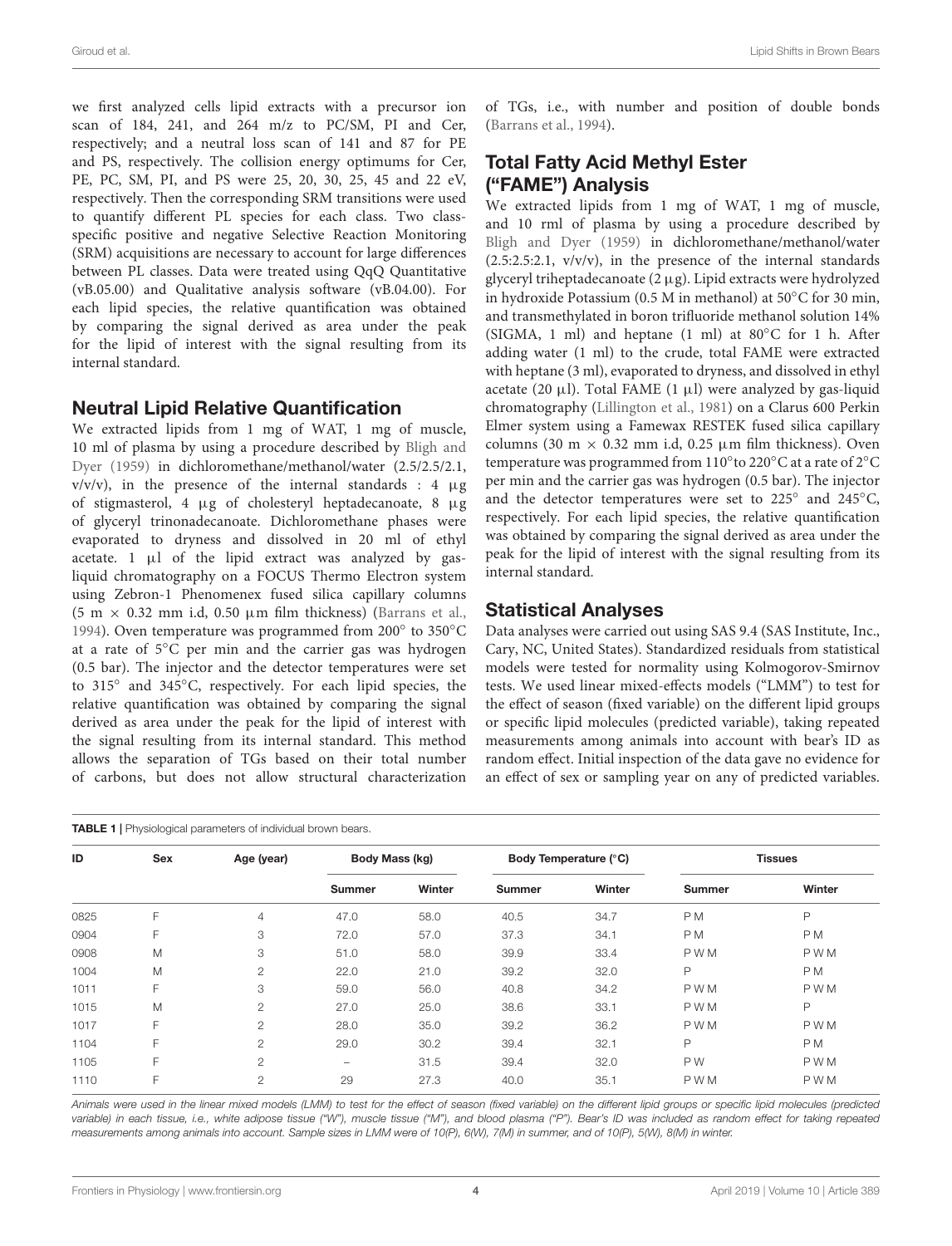

<span id="page-4-1"></span>Differences of least square means ("Lsmeans") between seasons were assessed. To limit non-relevant results, we applied a two step-procedure: we excluded lipid species that represent very small fractions (<1%) of total lipids, because of less physiological relevance; and then corrected for multiple comparisons by considering the 5% false discovering rate ("FDR") with the corresponding *p*-value of 0.015. Values are Lsmeans  $\pm$  SE or Means  $\pm$  SE and differences of Lsmeans  $\pm$  SE, and  $p < 0.015$ was considered significant. Analyses were performed using (1) all available samples and (2) only paired samples (10 for plasma, 5 for adipose tissue and 5 for muscle). As the results were similar, only those of the first analyses, including all available samples, are presented. Bear individuals used in the LMM are presented in **[Table 1](#page-3-0)**.

### RESULTS

#### Lipids Levels

The level of each lipid group corresponded to the relative quantification of major lipid class, calculated as the ratio between the signal of lipids of interest and the signal of the internal standard of the lipid family to which the lipids of interest belong. Some levels of lipid groups were significantly higher in bears during winter compared to the summer active state in all three tissues (WAT, muscle, plasma). This was indeed the case for the level of total FA in WAT and plasma (**[Table 2](#page-4-0)** and **[Supplementary](#page-11-14) [Table S1](#page-11-14)**). However, levels of total TG in all three tissues, total FA in muscle tissue, and total PL in WAT and muscle tissue did not differ between seasons, although plasma PL levels were significantly higher during winter compared to the summer active period (**[Table 2](#page-4-0)** and **[Supplementary Table S1](#page-11-14)**).

#### Total Fatty Acids

During hibernation, USFAs, i.e., MUFAs and to a lower extent PUFAs, are retained in tissues, whereas SFAs seemed to be mobilized for distribution and oxidation (**[Supplementary](#page-11-14) [Table S2](#page-11-14)**). We found significantly lower MUFA-SFA, PUFA-SFA, and USFA-SFA plasma ratios in bears during winter hibernation compared to active summer (**[Supplementary Figure S1](#page-11-14)** and **[Table 3](#page-5-0)**). Conversely, MUFA-SFA ratio was higher in muscle tissue in winter than in summer (**[Supplementary Figure S1](#page-11-14)** and **[Table 3](#page-5-0)**). Although not significant, proportions of ω3 PUFA tended to be higher in WAT and lower in plasma in bears during winter compared to animals in summer (**[Table 3](#page-5-0)** and **[Supplementary Table S2](#page-11-14)**). Specifically, plasma proportions of C18:3 $\omega$ 3 and C20:5 $\omega$ 3 were significantly reduced during winter hibernation vs. active summer (**[Figure 2](#page-6-0)** and **[Supplementary](#page-11-14) [Table S2](#page-11-14)**). Conversely, the proportion of C20:4ω6 in WAT was significantly increased in bears during winter compared to animals in summer (**[Figure 2](#page-6-0)** and **[Supplementary Table S2](#page-11-14)**). This suggests that some specific ω3 fatty acids, namely C18:3ω3 and

<span id="page-4-0"></span>TABLE 2 | Seasonal changes of concentrations of main lipid categories in brown bears.

| <b>Variables</b> | Means $\pm$ SE   |                  | p-values |  |
|------------------|------------------|------------------|----------|--|
|                  | <b>Summer</b>    | Winter           |          |  |
|                  |                  |                  |          |  |
| <b>Total FA</b>  | $1.83 + 0.84$    | $138.89 + 29.47$ | < 0.01   |  |
| <b>Total TG</b>  | $1.00 + 0.72$    | $81.29 + 43.22$  | 0.106    |  |
| Total PL         | $0.10 + 0.04$    | $0.07 + 0.01$    | 0.458    |  |
|                  |                  |                  |          |  |
| <b>Total FA</b>  | $0.10 + 0.02$    | $1.47 + 1.27$    | 0.396    |  |
| <b>Total TG</b>  | $0.01 + 0.02$    | $0.04 + 0.01$    | 0.022    |  |
| Total PL         | $22.87 \pm 4.05$ | $24.48 + 2.21$   | 0.654    |  |
|                  |                  |                  |          |  |
| <b>Total FA</b>  | $15.10 + 1.69$   | $27.34 + 1.60$   | < 0.01   |  |
| <b>Total TG</b>  | $1.19 + 0.23$    | $6.69 + 2.66$    | 0.08     |  |
| Total PL         | $3.65 + 0.22$    | $5.50 + 0.17$    | < 0.001  |  |
|                  |                  |                  |          |  |

Arithmetic means ("Means") and standard errors ("SE") of concentrations (in mmol  $l^{-1}$ ) of total fatty acids ("FA"), total triacylglycerides ("TG"), and total phospholipids ("PL") in white adipose tissue ("WAT"), muscle tissue ("Muscle") and blood plasma ("Plasma") of bears during the summer active period ("Summer") and in winter hibernation ("Winter"). Sample sizes used in the linear mixed-effects models are presented in [Table 1](#page-3-0). Significant p-values are highlighted in bold.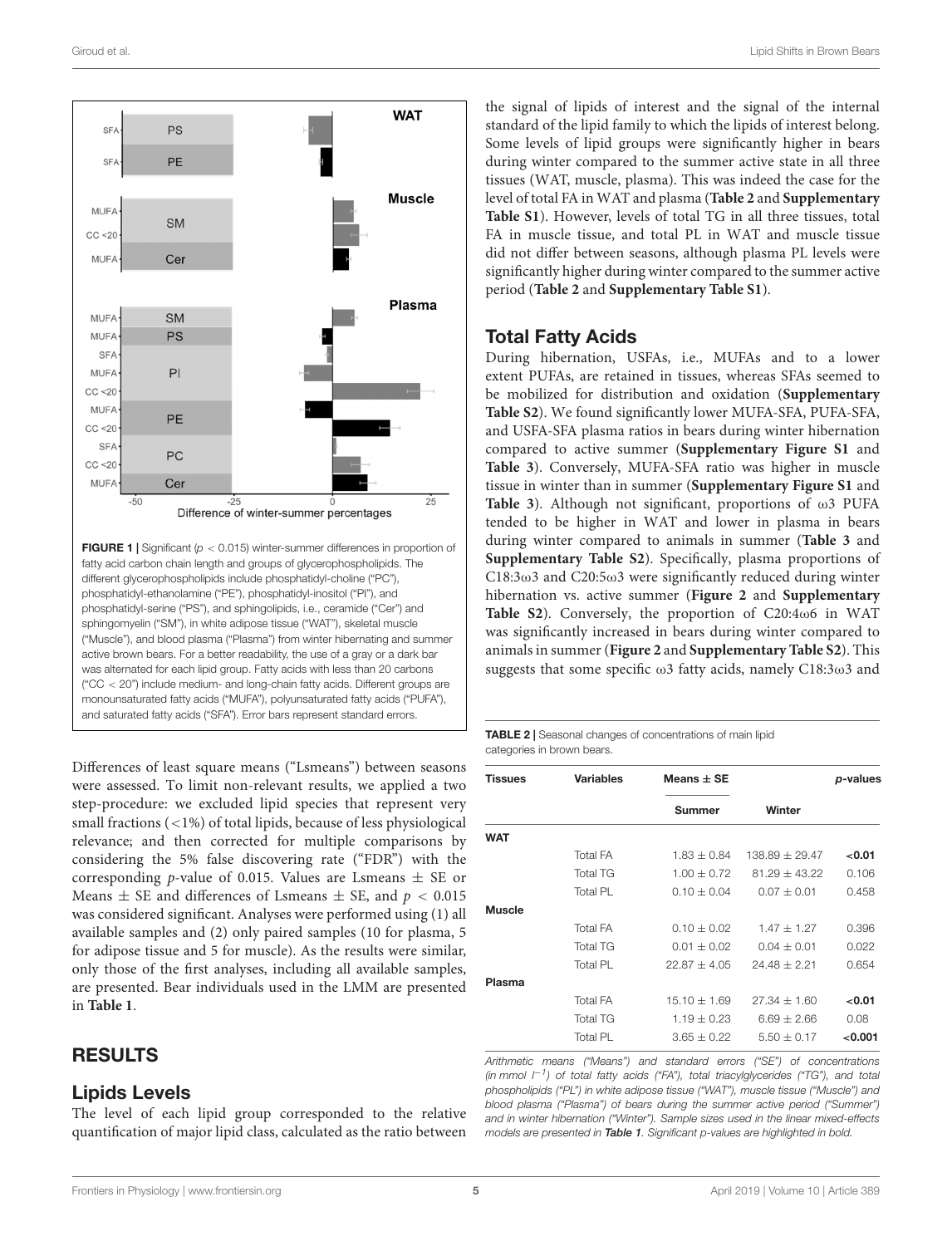$C20:5\omega$ 3, tend to be retained in tissue during winter hibernation, and some specific ω6 PUFA being mobilized.

#### **Triacylglycerides**

During hibernation, TGs with the shortest fatty acids appeared to be released into the plasma, whereas those with longer chains are retained in muscle tissue. We found statistically significant 3.4- and 1.6-fold higher plasmatic proportions of TGs with chain length of either 49 carbons ("C49") or 51 carbons ("C51"), respectively, in bears in winter than during summer (**[Supplementary Figure S2](#page-11-14)** and **[Table 4](#page-7-0)**). Conversely, plasma proportions of long-chain TGs with chain length of either 55 carbons ("C55") or 57 carbons ("C57") were 37 and 72% lower, respectively, during winter vs. summer (**[Supplementary](#page-11-14) [Figure S2](#page-11-14)** and **[Table 4](#page-7-0)**). The bears showed a 1.2-fold higher proportion of TGs with chain length of 55 carbons ("C55") in their muscle tissue during winter than when active in summer (**[Supplementary Figure S2](#page-11-14)** and **[Table 4](#page-7-0)**). The WAT of bears did not show any significant seasonal changes in the proportions of different TGs.

#### Glycerophospholipids and Sphingolipids

Seasonal changes of GPL and SL in the three tissues were minor overall. In WAT, we found no significant differences in any of GPL and SL classes from bears between summer and winter states (**[Supplementary Figure S3](#page-11-14)** and **[Table 5](#page-8-0)**). Although not significant, proportions of PC and PS tended to be slightly higher (5%) and lower, respectively, in muscle tissue of bears during winter vs. summer (**[Supplementary Figure S3](#page-11-14)** and **[Table 5](#page-8-0)**). In plasma, the proportion of PI showed a significant decrease of 29%, whereas the proportion of SM tended to increase by 21% in bears during winter hibernation compared to when active in summer (**[Supplementary Figure S3](#page-11-14)** and **[Table 5](#page-8-0)**).

Despite these minor changes, the composition of bioactive GPL showed a global trend of releasing the shortest fatty acids into the plasma. Indeed, proportions of fatty acids with less than 20 carbons (i.e., medium- and long-chain) were mainly increased in the plasma during winter hibernation compared to summer (**[Figure 1](#page-4-1)**). Further, USFA seemed to be retained in tissues, as proportions of MUFA increased significantly in muscle-SM and muscle-Cer during winter vs. summer (**[Figure 1](#page-4-1)**).

<span id="page-5-0"></span>

| <b>Tissues</b> | <b>Variables</b>   | Means $\pm$ SE   |                  | Winter - summer differences (%FA) |          |
|----------------|--------------------|------------------|------------------|-----------------------------------|----------|
|                |                    | <b>Summer</b>    | Winter           | Lsmeans $\pm$ SE                  | p-values |
| <b>WAT</b>     |                    |                  |                  |                                   |          |
|                | MUFA/PUFA          | $6.11 \pm 1.30$  | $13.75 \pm 3.47$ | $7.86 \pm 2.62$                   | 0.044    |
|                | MUFA/SFA           | $1.09 \pm 0.13$  | $1.55 \pm 0.13$  | $0.52 \pm 0.14$                   | 0.044    |
|                | PUFA/SFA           | $0.20 \pm 0.04$  | $0.14 \pm 0.04$  | $-0.06 \pm 0.05$                  | 0.295    |
|                | USFA/SFA           | $1.29 \pm 0.12$  | $1.69 \pm 0.13$  | $0.39 \pm 0.20$                   | 0.182    |
|                | <b>SFA</b>         | $44.08 \pm 0.02$ | $37.49 \pm 0.02$ | $-6.51 \pm 3.31$                  | 0.208    |
|                | Omega-3<br>[%PUFA] | $18.38 \pm 5.31$ | $29.63 \pm 4.42$ | $11.76 \pm 3.29$                  | 0.033    |
| <b>Muscle</b>  |                    |                  |                  |                                   |          |
|                | MUFA/PUFA          | $4.66 \pm 1.22$  | $14.76 \pm 3.76$ | $10.75 \pm 4.50$                  | 0.045    |
|                | MUFA/SFA           | $0.67 \pm 0.10$  | $1.39 \pm 0.13$  | $0.63 \pm 0.19$                   | 0.009    |
|                | PUFA/SFA           | $0.22 \pm 0.06$  | $0.20 \pm 0.08$  | $-0.02 \pm 0.10$                  | 0.815    |
|                | <b>USFA/SFA</b>    | $0.88 \pm 0.06$  | $1.59 \pm 0.19$  | $0.66 \pm 0.24$                   | 0.022    |
|                | <b>SFA</b>         | $53.39 \pm 0.02$ | $39.71 \pm 0.02$ | $-13.67 \pm 2.95$                 | < 0.001  |
|                | Omega-3<br>[%PUFA] | $15.37 \pm 2.39$ | $11.09 \pm 7.21$ | $-3.39 \pm 8.49$                  | 0.699    |
| Plasma         |                    |                  |                  |                                   |          |
|                | MUFA/PUFA          | $0.97 \pm 0.08$  | $1.13 \pm 0.12$  | $0.16 \pm 0.11$                   | 0.201    |
|                | MUFA/SFA           | $1.06 \pm 0.08$  | $0.72 \pm 0.05$  | $-0.33 \pm 0.08$                  | 0.002    |
|                | PUFA/SFA           | $1.12 \pm 0.07$  | $0.69 \pm 0.07$  | $-0.44 \pm 0.12$                  | 0.006    |
|                | USFA/SFA           | $2.18 \pm 0.11$  | $1.41 \pm 0.09$  | $-0.77 \pm 0.18$                  | 0.002    |
|                | <b>SFA</b>         | $31.80 \pm 0.01$ | $41.82 \pm 0.01$ | $10.02 \pm 2.34$                  | 0.002    |
|                | Omega-3<br>[%PUFA] | $19.08 \pm 1.85$ | $12.90 \pm 1.31$ | $-6.18 \pm 2.63$                  | 0.043    |

Arithmetic means ("Means") and standard errors ("SE") of response variables from white adipose tissue ("WAT"), muscle tissue ("Muscle"), and blood plasma ("Plasma") of bears during the summer active period ("Summer") and in winter hibernation ("Winter"). Response variables are ratios between different fatty acid ("FA") groups: between monounsaturated fatty acid ("MUFA") and polyunsaturated fatty acid ("PUFA"), between MUFA and saturated fatty acid ("SFA"), between PUFA and SFA, between unsaturated fatty acid ("USFA") and SFA (among total fatty acids), as well as proportions of SFA and omega-3 FA (among total PUFA). Differences of least square means ("Lsmeans") between seasons and p-values result from linear-mixed effects models (LMM). Sample sizes used in the LMM are presented in [Table 1](#page-3-0). Significant p-values are highlighted in bold.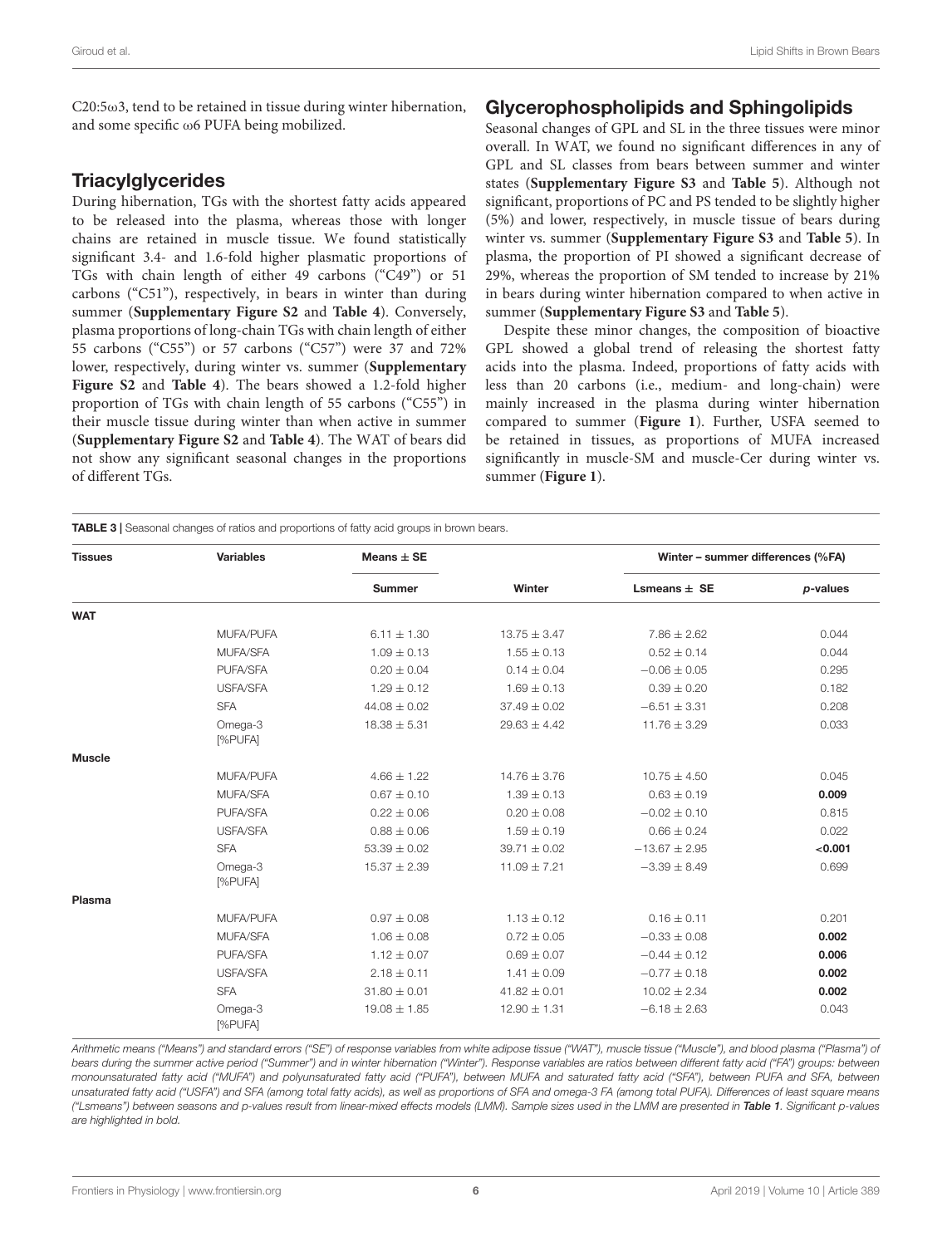

<span id="page-6-0"></span>**FIGURE 2** | Significant ( $p < 0.015$ ) winter-summer differences (more than 4% changes) in proportions of lipid moieties from different lipid groups. The different lipid groups include phosphatidyl-choline ("PC"), phosphatidyl-ethanolamine ("PE"), phosphatidyl-inositol ("PI"), phosphatidyl-serine ("PS"), fatty acids ("FA") and sphingolipids, i.e., ceramide ("Cer") and sphingomyelin ("SM"), in white adipose tissue ("WAT"), skeletal muscle ("Muscle"), and blood plasma ("Plasma") from winter hibernating and summer active brown bears. For a better readability, the use of a gray or a dark bar was alternated for each lipid group. Error bars represent standard errors.

# Specific Lipid Moieties

The different lipid moieties indicated that the proportions of specific lipid molecules varied significantly between seasons in all three tissues (**[Figure 2](#page-6-0)**). In addition, the concentrations and relative proportions of specific fatty acids, among total FA, are presented in **[Supplementary Tables S1](#page-11-14)** and **[S2](#page-11-14)**, respectively.

In Cer, proportions of the C42:1 molecule showed a significant decrease in muscle tissue and plasma during winter hibernation compared to summer. Conversely, bears showed higher proportions of C42:2 molecule in Cer both in plasma and in muscle tissue during winter. Further, the proportion of plasma cholesterol C16:0 increased in bear plasma during winter vs. summer.

Among FA, C16:0 proportion was significantly higher in bear plasma and muscle tissue during hibernation compared to summer, whereas plasma level of C18:0 was significantly lower in hibernating bears compared to animals in summer. The proportion of C18:1ω9 and C18:3ω3 in plasma were decreased in bears during winter compared to summer levels. Level of C18:1ω7 significantly increased in bear plasma during winter vs. summer, but was significantly lower in bear muscle during hibernation compared to summer. Lastly, proportion of 20:4ω6 in WAT was significantly reduced by 24% during winter, which was the largest change overall observed among FA in all three tissues.

The lipid composition of GPL and SL also showed substantial seasonal changes. In PC, plasmatic and muscular proportions of the low saturation C34:1 molecule, were significantly increased during winter, whereas the proportion of more unsaturated C34:2 molecule was lower in muscle from hibernating bears. In PE, lipid molecules of longer carbon chain, such as C38:3 in muscle and C34:0 in WAT, were retained during winter. Conversely, proportions of the high saturation C36:2 and C36:1 molecule in PE and PI were reduced in plasma during winter. In PI, proportions of highly unsaturated molecules, such as C38:4 and C38:3 in plasma and C38:3 in muscle were increased by 9.9-, 6.2-, and 5.8-fold, respectively, during winter compared to summer. In PS, proportions of low saturation molecules, such as 36:0 and 36:1, were reduced in WAT during winter. In SM, proportions of the monounsaturated molecules C36:1 in muscle and C34:1 in plasma were both lowered during winter compared to summer.

# **DISCUSSION**

### Selective Retention of Unsaturated Fatty Acids in Bears During Winter

Our results showed that, during hibernation, bears specifically conserved USFAs, both MUFAs and PUFAs, in WAT and muscle tissue. These findings are in line with studies on small heterothermic mammals that tend to enrich their tissues and membrane PL with USFAs prior to hibernation. For instance, alpine marmots increase proportions of omega-6 PUFAs in their membrane PL just prior to hibernation, showing high amounts of these fatty acids in PL during winter [\(Arnold et al.,](#page-11-3) [2011\)](#page-11-3). Similarly, gray mouse lemurs (M. murinus) retain mainly PUFAs (i.e.,  $C18:2\omega 6$ ) in their body tissues and membranes during the winter dry season, as an increasing torpor expression in response to calorie restriction [\(Giroud et al.,](#page-12-9) [2009\)](#page-12-9). It has to be noted that the diet preferences of bears in autumn, i.e., mostly consisting of berries and low plant materials [\(Dahle et al.,](#page-11-15) [1998;](#page-11-15) [Persson et al.,](#page-12-17) [2001;](#page-12-17) [Stenset et al.,](#page-13-6) [2016\)](#page-13-6), suggest that they rely mainly, if not exclusively, on selective lipid remodeling independently of the diet to conserve USFAs during hibernation. Also, bears of our study were relatively young (2–4 years) and small in body size (**[Table 1](#page-3-0)**). One could expect that the observed seasonal changes in lipid composition would have been partly related to postnatal development and not caused specifically by hibernation. However, in seasonal environments, young individuals, even more than adults, are subjected to strong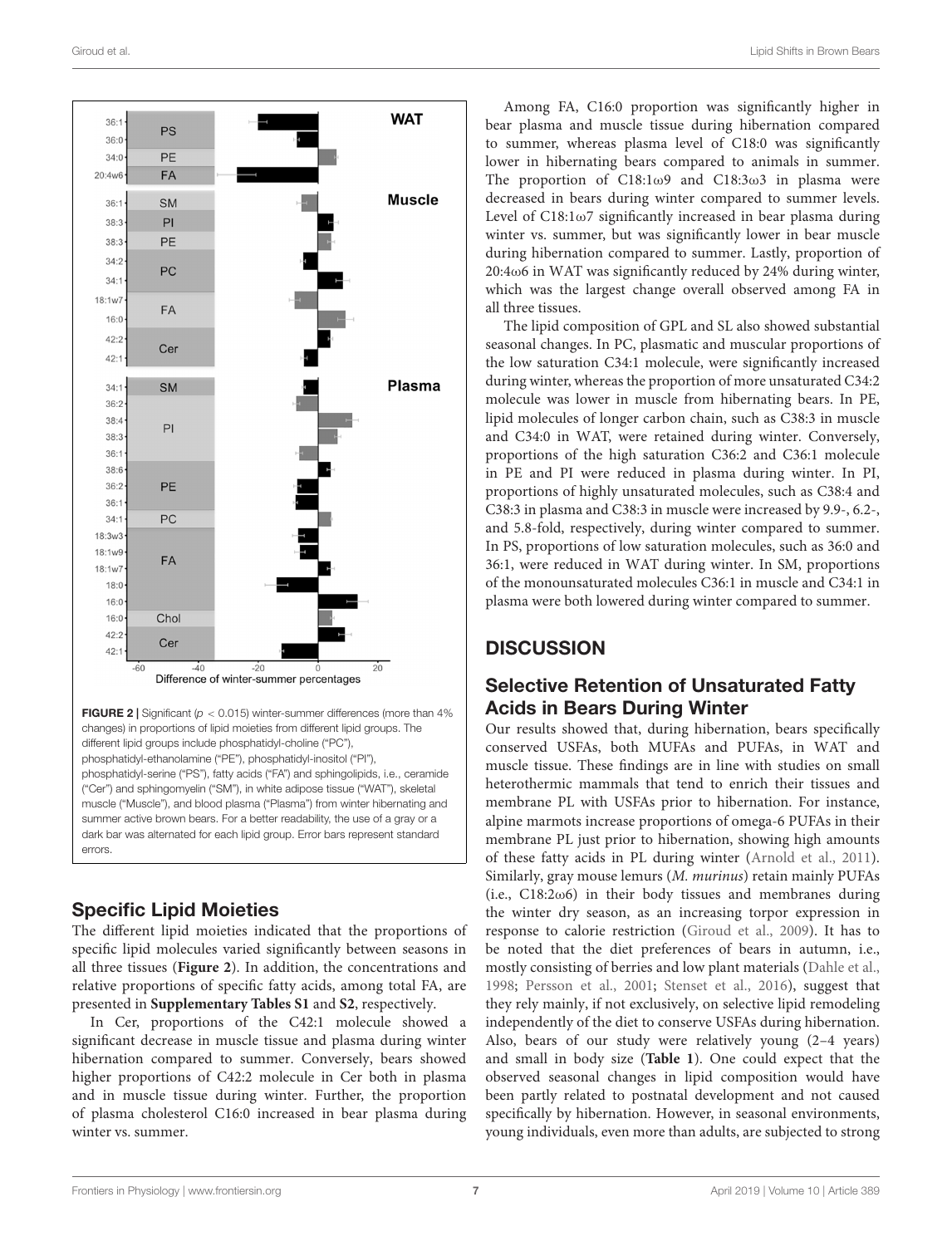pressures to survive their first winters in hibernation. Indeed, they have to reach an optimal fattening, both in terms of amount and quality of lipid stores, along with ensuring their development and structural growth [\(Arendt,](#page-11-16) [1997;](#page-11-16) [Giroud et al.,](#page-12-18) [2012,](#page-12-18) [2014\)](#page-12-19). For instance, juveniles that were born early or late in the reproductive season, as well as sub-adult garden dormice are able, along with ensuring structural growth, to accumulate fat reserves of sufficient quantity and quality (in terms of lipid composition) already during their first winter in hibernation [\(Giroud et al.,](#page-12-19) [2014,](#page-12-19) [2018b;](#page-12-6) [Mahlert et al.,](#page-12-20) [2018\)](#page-12-20).

The bears from our study also tended to conserve MUFAs over PUFAs during hibernation. A similar finding was reported in deer mice, which exhibit daily torpor, mainly in the winter phenotype [\(Geiser et al.,](#page-12-8) [2007\)](#page-12-8). Indeed, deer mice under winterlike conditions had a significant 2-fold lower ratio of SFAs and MUFAs in muscle PL, compared to individuals in summer phenotype. Our results also agree with studies on hibernating species living in tropical or subtropical areas, which are usually hibernating at higher temperatures. MUFAs accounted for the vast majority (∼97%) of USFAs in WAT of free-ranging fattailed dwarf lemurs (Cheirogaleus medius) prior to hibernation [\(Fietz et al.,](#page-11-5) [2003\)](#page-11-5). Similarly, in gray mouse lemurs, MUFAs also appear to be influential for the expression of torpor at moderate (28–30◦C) hypothermia, in association with the contribution of PUFAs [\(Vuarin et al.,](#page-13-7) [2014\)](#page-13-7). Hence, it seems more beneficial for heterothermic species, exhibiting only moderate hypothermia, to enrich their membranes and tissues with molecules of lower unsaturation (e.g., MUFAs) than with more unsaturated

molecules (e.g., PUFAs). Further, sparing preferentially MUFAs over PUFAs in winter would be even more beneficial for bears that hibernate without rewarming periodically from hibernation over the entire winter. Indeed, periodic arousals from torpor are associated with drastic increases of MR and cause enormous production of free radicals, triggering important oxidative damages to macromolecules, cells and tissues of the organism [\(Carey et al.,](#page-11-17) [2000;](#page-11-17) [Hoelzl et al.,](#page-12-21) [2016\)](#page-12-21). To that respect, PUFAs and, to a less extent, MUFAs are more susceptible to oxidative stress than SFAs, and can act upon peroxidation as free radicals triggering further damages to the organism [\(Hulbert,](#page-12-22) [2005\)](#page-12-22). Hence, heterotherms tend to balance the retention of USFAs, notably PUFAs, with the generation of oxidative stress associated with periodic arousals when increasing torpor expression [[\(Frank](#page-12-23) [and Storey,](#page-12-23) [1995;](#page-12-23) [Frank et al.,](#page-12-24) [1998;](#page-12-24) [Giroud et al.,](#page-12-9) [2009\)](#page-12-9), for review see [Munro and Thomas](#page-12-4) [\(2004\)](#page-12-4)]. Yet hibernating at high  $T<sub>b</sub>$ , while exposed to very low ambient temperatures, would be associated with greater energetic costs, hence oxidative stress, than hibernating at low  $T<sub>b</sub>$  in a cold environment. Therefore, retaining MUFAs, over PUFAs, in membranes and tissues seems to be optimal for limiting the generation of oxidative stress while still maintaining the vital functions during torpor at moderate hypothermia, such as in hibernating bears in winter.

In the present study, we also found that, during hibernation, bears retained certain omega-3 PUFAs in WAT, while some omega-6 PUFAs appear to be mobilized. Since omega-3 PUFAs are precursors of numerous pathways delivering ATP [\(Weber,](#page-13-8) [2009\)](#page-13-8), they have to be diverted from organs of high metabolism,

<span id="page-7-0"></span>

| <b>Tissues</b> | <b>Variables</b> | Means $\pm$ SE   |                  | Winter - summer differences (%TG) |          |
|----------------|------------------|------------------|------------------|-----------------------------------|----------|
|                |                  | <b>Summer</b>    | Winter           | Lsmeans $\pm$ SE                  | p-values |
| <b>WAT</b>     |                  |                  |                  |                                   |          |
|                | C49              | $4.12 \pm 1.19$  | $0.43 \pm 0.04$  | $-3.69 \pm 1.41$                  | 0.078    |
|                | C <sub>51</sub>  | $4.43 \pm 0.76$  | $5.18 \pm 0.62$  | $0.71 \pm 0.75$                   | 0.405    |
|                | C <sub>53</sub>  | $21.17 \pm 1.70$ | $22.25 \pm 0.57$ | $1.08 \pm 1.76$                   | 0.572    |
|                | C <sub>55</sub>  | $50.98 \pm 3.09$ | $51.85 \pm 2.01$ | $1.76 \pm 2.10$                   | 0.461    |
|                | C <sub>57</sub>  | $18.80 \pm 1.26$ | $18.18 \pm 0.82$ | $-0.96 \pm 1.21$                  | 0.482    |
| <b>Muscle</b>  |                  |                  |                  |                                   |          |
|                | C49              | $2.80 \pm 1.15$  | $0.41 \pm 0.10$  | $-2.42 \pm 1.01$                  | 0.039    |
|                | C <sub>51</sub>  | $5.24 \pm 1.82$  | $4.30 \pm 0.46$  | $-1.00 \pm 1.66$                  | 0.563    |
|                | C <sub>53</sub>  | $22.62 \pm 4.12$ | $21.63 \pm 0.43$ | $-0.97 \pm 3.69$                  | 0.799    |
|                | C <sub>55</sub>  | $42.91 \pm 1.77$ | $52.03 \pm 1.17$ | $8.70 \pm 2.28$                   | 0.006    |
|                | C <sub>57</sub>  | $24.43 \pm 5.63$ | $19.44 \pm 0.41$ | $-4.98 \pm 5.02$                  | 0.345    |
| Plasma         |                  |                  |                  |                                   |          |
|                | C49              | $8.08 \pm 2.59$  | $27.20 \pm 2.15$ | $19.12 \pm 2.82$                  | < 0.001  |
|                | C <sub>51</sub>  | $15.10 \pm 1.60$ | $23.91 \pm 1.05$ | $8.82 \pm 1.46$                   | < 0.001  |
|                | C <sub>53</sub>  | $13.33 \pm 2.04$ | $19.53 \pm 0.89$ | $6.20 \pm 2.57$                   | 0.039    |
|                | C <sub>55</sub>  | $32.15 \pm 1.83$ | $20.30 \pm 1.43$ | $-11.85 \pm 1.79$                 | < 0.001  |
|                | C <sub>57</sub>  | $26.74 \pm 2.17$ | $7.65 \pm 0.59$  | $-19.09 \pm 2.16$                 | < 0.001  |

Arithmetic means ("Means") and standard errors ("SE") of response variables from white adipose tissue ("WAT"), muscle tissue ("Muscle"), and blood plasma ("Plasma") of brown bears during the summer active period ("Summer") and in winter hibernation ("Winter"). Response variables are proportions of triacylglycerides ("TG") with different carbon chain lengths from C49 to C57. Differences of least square means ("Lsmeans") between seasons and p-values result from linear-mixed effects models (LMM). Sample sizes used in the LMM are presented in [Table 1](#page-3-0). Significant p-values are highlighted in bold.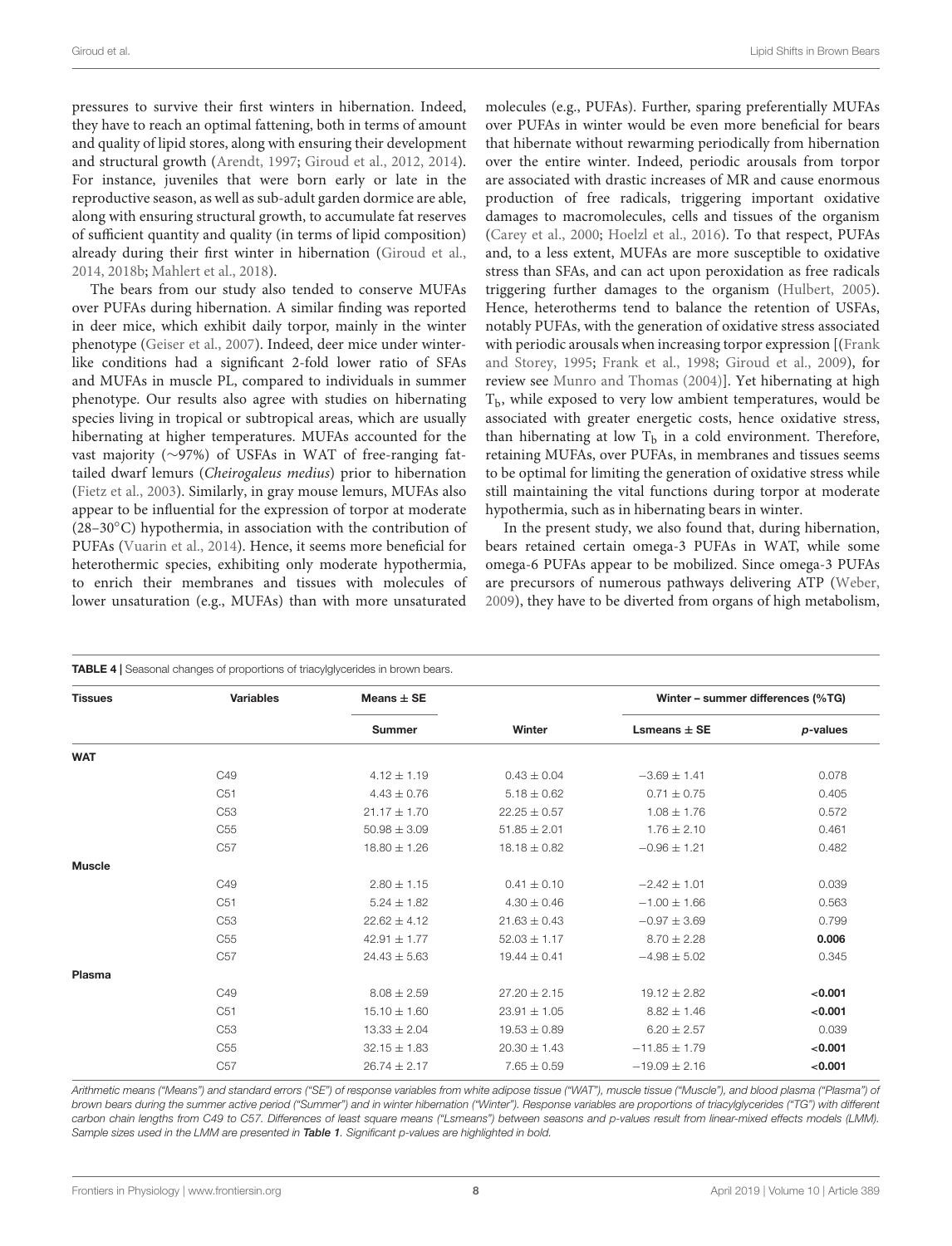such as muscles, and to be retained in non-metabolic tissues, such as WAT. This result is in line with studies on small hibernators, which drastically lower their level of omega-3 fatty acids in membrane PL of key organs, such as the heart or muscle [[\(Geiser et al.,](#page-12-8) [2007;](#page-12-8) [Arnold et al.,](#page-11-3) [2011;](#page-11-3) [Giroud et al.,](#page-12-12) [2013\)](#page-12-12), see also [Arnold et al.](#page-11-7) [\(2015\)](#page-11-7) for a review]. Notably, hibernation was incompatible with high amounts of docosahexanoic acid ( $C22:6\omega3$ ) in the cardiac sarcoplasmic reticulum (SR) PL of Syrian hamsters (*Mesocricetus auratus*) [\(Giroud et al.,](#page-12-12) [2013\)](#page-12-12). Further, garden dormice (Eliomys quercinus) fed diets rich in C22:6ω3 delayed hibernation onset and entered deep hibernation only when levels of C22:6ω3 in WAT and SR-PL had been reduced to their lowest values [\(Giroud et al.,](#page-12-6) [2018b\)](#page-12-6). Interestingly, the supplementation of diet with C22:6ω3 during winter led to a reduced use of torpor in gray mouse lemurs, which instead displayed shallow (∼33◦C) hypothermia [\(Vuarin et al.,](#page-13-9) [2016\)](#page-13-9); this temperature is similar to that of hibernating bears.

## Selective Mobilization of Saturated Fatty Acids and Shortest Fatty Acids

Our results indicate that, while sparing USFAs in their tissues, bears specifically mobilized the SFAs and TGs with the shortest fatty acids, which are prone to oxidation at a lower ATP cost (for review, see [Schönfeld and Wojtczak,](#page-13-10) [2016\)](#page-13-10), during hibernation. Conversely, medium- and long-chain fatty acids (notably USFAs)

were conserved in tissues. These results agree with findings on gray mouse lemurs that selectively mobilize palmitic acid (C16:0) for oxidation during winter, sparing C18:2ω6, along with increasing torpor use in response to food restriction [\(Giroud](#page-12-9) [et al.,](#page-12-9) [2009\)](#page-12-9). Also, [Geiser et al.](#page-12-8) [\(2007\)](#page-12-8) observed that mediumand long-chain USFAs (including PUFAs) increased in the muscle of deer mice during short days, in comparison with the equinox and long days. In laboratory rats, fasting resulted in a selective depletion of adipose tissue in PUFAs and MUFAs and in a relative enrichment in all very long-chain fatty acids [\(Raclot](#page-12-10) [et al.,](#page-12-10) [1995\)](#page-12-10). Also, proportions of some SFAs, i.e., stearic acid (C18:0) and palmitic acid (16:0), were highly mobilized from the WAT of hibernating thirteen-lined ground squirrels, while certain USFAs, including oleic acid (C18:1ω9) and linoleic acid ( $C18:2\omega$ 6), were selectively retained [\(Price et al.,](#page-12-11) [2013\)](#page-12-11). Alpine marmots selectively conserve long-chain PUFA derivatives of C18:2ω6 and C18:3ω3 in body tissues, such as heart and liver, during hibernation. Long-chain fatty acids were described to occupy the middle position ∼70% of the time, i.e., sn-2, which is less susceptible to be hydrolyzed for fatty acid mobilization, of triacylglycerol isolated from marmot WAT [\(Florant,](#page-11-18) [1998\)](#page-11-18). It has been demonstrated that the enzyme monoacylglycerol acyltransferase (MGAT), driving the re-acetylation of sn-2 monacylglycerols, was responsible for the selective incorporation of long-chain PUFAs, such as C18:2ω6, C18:3ω3, and C22:6ω3, in the hepatic PL of neonatal rats [\(Xia et al.,](#page-13-11) [1993\)](#page-13-11). In

#### <span id="page-8-0"></span>TABLE 5 | Seasonal changes of different phospholipids in brown bears.

| <b>Tissues</b> | <b>Variables</b> | Means $\pm$ SE   |                  | Winter - summer differences (%PL) |          |
|----------------|------------------|------------------|------------------|-----------------------------------|----------|
|                |                  | <b>Summer</b>    | Winter           | Lsmeans $\pm$ SE                  | p-values |
| <b>WAT</b>     |                  |                  |                  |                                   |          |
|                | Cer              | $4.90 \pm 2.61$  | $1.75 \pm 1.19$  | $-3.31 \pm 3.07$                  | 0.350    |
|                | PC               | $68.48 \pm 6.06$ | $68.87 \pm 2.06$ | $1.48 \pm 7.43$                   | 0.854    |
|                | PE               | $2.70 \pm 0.26$  | $6.87 \pm 2.06$  | $4.19 \pm 1.75$                   | 0.074    |
|                | PI               | $12.19 \pm 1.45$ | $11.96 \pm 4.43$ | $-0.40 \pm 4.10$                  | 0.928    |
|                | PS               | $1.90 \pm 0.37$  | $2.07 \pm 0.33$  | $0.12 \pm 0.44$                   | 0.658    |
|                | <b>SM</b>        | $9.83 \pm 2.41$  | $8.48 \pm 1.97$  | $-1.73 \pm 2.19$                  | 0.479    |
| <b>Muscle</b>  |                  |                  |                  |                                   |          |
|                | Cer              | $0.29 \pm 0.05$  | $0.26 \pm 0.02$  | $-0.03 \pm 0.06$                  | 0.618    |
|                | PC               | $64.06 \pm 1.51$ | $66.53 \pm 1.33$ | $3.25 \pm 1.17$                   | 0.045    |
|                | PE               | $9.27 \pm 1.03$  | $6.67 \pm 0.65$  | $-2.64 \pm 1.20$                  | 0.055    |
|                | PI               | $17.69 \pm 1.82$ | $17.99 \pm 1.21$ | $0.10 \pm 1.86$                   | 0.958    |
|                | PS               | $1.26 \pm 0.08$  | $1.02 \pm 0.05$  | $-0.23 \pm 0.10$                  | 0.049    |
|                | <b>SM</b>        | $7.44 \pm 0.67$  | $7.53 \pm 0.56$  | $0.12 \pm 0.83$                   | 0.892    |
| Plasma         |                  |                  |                  |                                   |          |
|                | Cer              | $0.30 \pm 0.02$  | $0.26 \pm 0.01$  | $-0.03 \pm 0.03$                  | 0.240    |
|                | PC               | $69.85 \pm 0.67$ | $68.08 \pm 1.45$ | $-1.75 \pm 1.74$                  | 0.339    |
|                | PE               | $1.04 \pm 0.15$  | $1.02 \pm 0.11$  | $-0.03 \pm 0.17$                  | 0.973    |
|                | PI               | $8.08 \pm 0.40$  | $5.65 \pm 0.32$  | $-2.35 \pm 0.34$                  | < 0.001  |
|                | <b>PS</b>        | $0.28 \pm 0.04$  | $0.33 \pm 0.11$  | $0.05 \pm 0.13$                   | 0.702    |
|                | <b>SM</b>        | $20.46 \pm 0.91$ | $24.66 \pm 1.37$ | $4.20 \pm 1.72$                   | 0.036    |
|                |                  |                  |                  |                                   |          |

Arithmetic means ("Means") and standard errors ("SE") of response variables from white adipose tissue ("WAT"), muscle tissue ("Muscle"), and blood plasma ("Plasma") of bears during the summer active period ("Summer") and in winter hibernation ("Winter"). Response variables are proportion of ceramide ("Cer"), phosphatidyl-choline ("PC"), phosphatidyl-ethanolamine ("PE"), phosphatidyl-inositol ("PI"), phosphatidyl-serine ("PS"), and Sphingomyelin ("SM") among phospholipids ("PL"). Differences of least square means ("Lsmeans") between seasons and p-values result from linear-mixed effects models (LMM). Sample sizes used in the LMM are presented in [Table 1](#page-3-0). Significant p-values are highlighted in bold.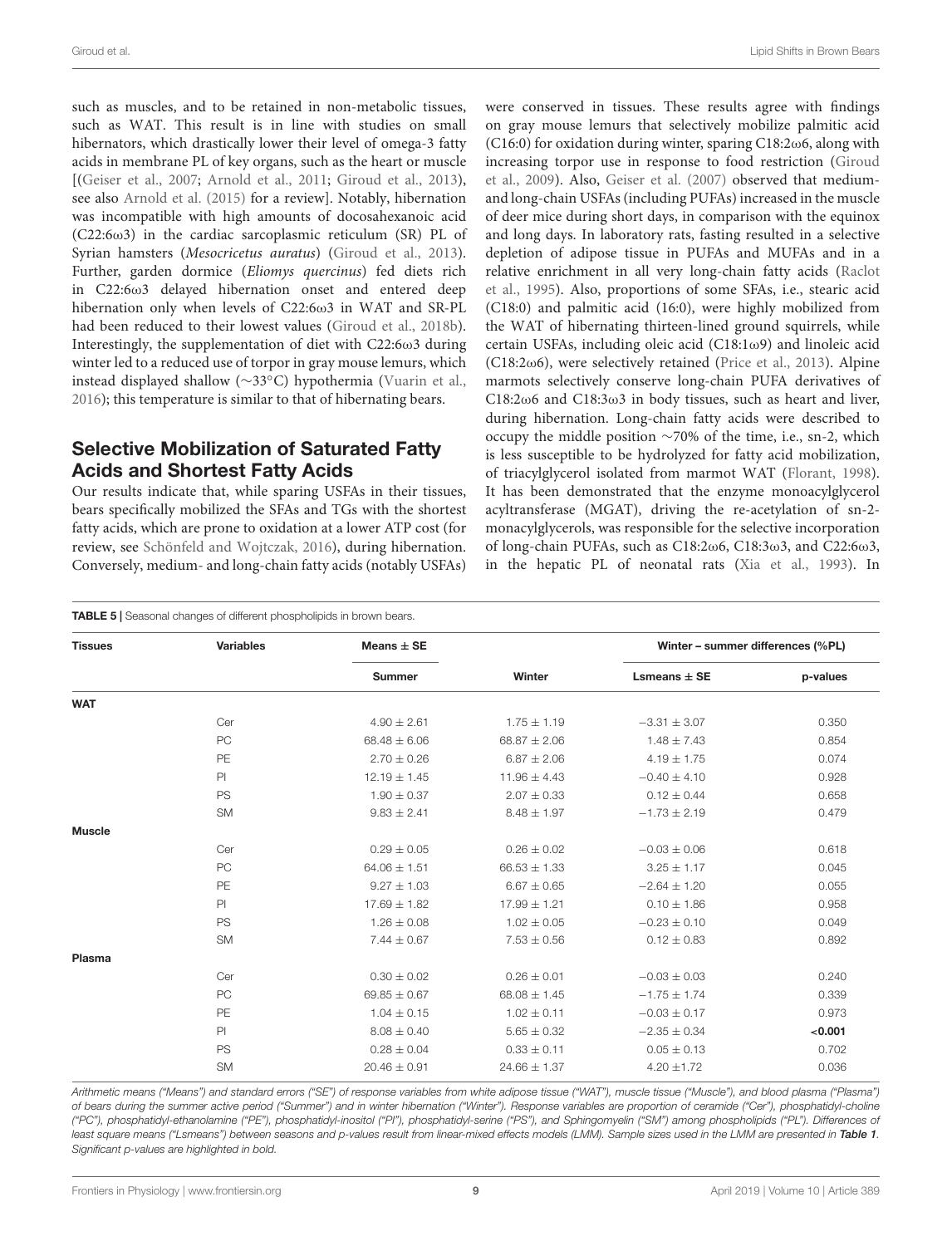parallel to this, the enrichment of PL with specific PUFAs and mobilizations of SFA and medium-chain fatty acids from hepatic PL were occurring [\(Xia et al.,](#page-13-11) [1993\)](#page-13-11). Such a mechanism, through the modulation of MGAT activity, could likely explain the selective retention and mobilization of specific fatty acids during hibernation, and notably the seasonal changes observed in hibernating brown bears.

In our study, more variations of lipids interestingly occurred in plasma compared to WAT and muscle tissue. This further suggests that other tissues or organs might also be involved in the retention and mobilization of lipids in hibernating bears during winter. Potential organs for retention of specific lipids include the heart, of which proper function for the maintenance of homeostasis has to be continued during hibernation, and the liver for its implication in membrane PL remodeling (as outlined above). Future investigations would need to determine the underlying molecular mechanisms of seasonal changes in lipid metabolism, including retention and mobilization among different key tissues and organs, in bears and other hibernators during winter hibernation.

### Implications and Roles of Specific Lipid Molecules

From the results of detailed lipid moieties, we found significant seasonal changes among all lipid classes. The composition of Cer showed higher proportions of 42:2 molecules at the expense of 42:1 molecules and cholesterol proportions in plasma of bears during hibernation. Plasma Cer level has been reported to be elevated in type-2 diabetic subjects and may contribute to insulin resistance through activation of inflammatory mediators, such as TNF-α [\(Haus et al.,](#page-12-25) [2009;](#page-12-25) [Chavez and Summers,](#page-11-19) [2012\)](#page-11-19). Insulin sensitivity was inversely correlated with C18:0, C20:0, C24:1, and total Cer. Also, plasma TNF-α concentration was increased in type-2 diabetic subjects and correlated with increased C18:1 and C18:0 Cer subspecies [\(Haus et al.,](#page-12-25) [2009\)](#page-12-25). Recently, it has been reported that grizzly bears (U. arctos horribilis) showed insulin resistance during hibernation in winter, but not during the active periods in spring and fall [\(Rigano et al.,](#page-12-26) [2017\)](#page-12-26). Further, highest insulin concentrations were found to occur during hibernation in captive and wild American black bears [\(McCain et al.,](#page-12-27) [2013\)](#page-12-27). In our study, specific regulations of the Cer level and composition could have been involved in the phenomenon of insulin insensitivity of hibernating bears in winter. Cer was also shown to modify intracellular signaling pathways to slow anabolism and suppress catabolism, notably of skeletal muscles, by acting on cholesterol raft [\(Guenther and Edinger,](#page-12-28) [2009;](#page-12-28) [Bikman and Summers,](#page-11-20) [2011;](#page-11-20) [Chavez and Summers,](#page-11-19) [2012\)](#page-11-19). Also, PI is known to regulate PI3-kinase activity, which is involved in numerous metabolic pathways. In particular, PI enriched with PUFA activates PKC-α, ε, and δ.

Among FA, we found a significant increase in plasma and muscle proportions of C16:0, the precursor of MUFAs, as well as changes in the major MUFAs and PUFAs, involved in the functioning of PL membranes and the regulation of membrane fluidity. For instance, C18:2ω6 is a crucial omega-6 PUFA involved in the maintenance of the cardiac function during hibernation, through the maintenance of calcium homeostasis in cardiomyocytes, involving a specific mechanism of regulation of the cardiac SR calcium ATPase [\(Giroud et al.,](#page-12-12) [2013;](#page-12-12) [Arnold](#page-11-7) [et al.,](#page-11-7) [2015;](#page-11-7) [Jastroch et al.,](#page-12-29) [2016\)](#page-12-29). Further, fatty acid specific trafficking between organs, such as the heart and WAT, was shown to occur in hibernating alpine marmots, concerning notably C18:2ω6, C18:3ω3, and C20:4ω6 [\(Arnold et al.,](#page-11-3) [2011\)](#page-11-3). In particular, C20:4ω6 is the preferred substrate of cyclooxygenase and therefore the most important precursor of prostaglandins (PG), which are known for their function in reproduction and thermoregulation [\(Ueno et al.,](#page-13-12) [1982;](#page-13-12) [Prendergast et al.,](#page-12-30) [2002;](#page-12-30) [Saito et al.,](#page-13-13) [2002;](#page-13-13) [Ruan et al.,](#page-12-31) [2008\)](#page-12-31). For instance, PGE2 infusion has been shown to cause arousal from hibernation concomitant with fever in golden-mantled ground squirrels (Callospermophilus lateralis) [\(Prendergast et al.,](#page-12-30) [2002\)](#page-12-30). [Arnold](#page-11-21) [et al.](#page-11-21) [\(2012\)](#page-11-21) reported that PGD2 and PGE2 concentrations in the alpine marmot brain changed periodically with season and age. The availability of sufficient omega-6 PUFA, i.e., C20:4ω6, precursors for PG synthesis was apparently important in spring, when the animals become reproductively active [\(Arnold et al.,](#page-11-21) [2012\)](#page-11-21). In brown bears, levels of major eicosanoids, irrespective of their anti- and pro-inflammatory properties, are significantly reduced during winter hibernation compared to the summer active state [\(Giroud et al.,](#page-12-32) [2018a\)](#page-12-32). In particular, plasma and muscle concentrations of specific epoxyeicosatrienoic acids (EET), namely 5,6-EET and 8,9-EET, were lower in hibernating bears than in summer active individuals. EETs are known to have regulatory properties on cardiac function and cellular energy metabolism [\(Lee et al.,](#page-12-33) [1999;](#page-12-33) [Xiao et al.,](#page-13-14) [2004\)](#page-13-14), potentially contributing to the metabolic suppression of bears at entrance and during hibernation [\(Evans et al.,](#page-11-8) [2016;](#page-11-8) [Giroud et al.,](#page-12-32) [2018a\)](#page-12-32).

We also found significant seasonal changes of specific lipid moieties in GPL and SL, primary constituents of lipid membranes. Both the chain length and the number of double bonds in these acyl-chains have a major influence on the physical properties of the lipids that contain them. For instance, if C18:1ω9 is substituted for C18:0 in the sn-2 position in PC, the melting point decreases to ~1°C and then would be liquid crystalline at or even slightly below mammalian  $T<sub>b</sub>$ [\(Hulbert et al.,](#page-12-34) [2005\)](#page-12-34). As outlined above, the regulation of the cardiac SR calcium ATPase is an important mechanism for the hibernator to survive low  $T_b$  and metabolism during hibernation. It has been shown that the SR calcium ATPase activity was regulated, via changes in protein conformation, by the contents of both cholesterol and PE in the membrane [\(Yeagle,](#page-13-15) [1989\)](#page-13-15). PE is essential to the correct folding of membrane protein tertiary structures [\(Post et al.,](#page-12-35) [1995\)](#page-12-35). Also, PE has been described as an important regulator and stabilizer of membranes in response to ischemia. It has been shown that incorporating N,N-dimethyl-ethanolamine in lipid membranes of neonatal rat heart myocytes resulted in a stronger attenuation of cell damage upon ischemia or metabolic inhibition [\(Post](#page-12-35) [et al.,](#page-12-35) [1995\)](#page-12-35). PS can act as a co-factor to numerous signaling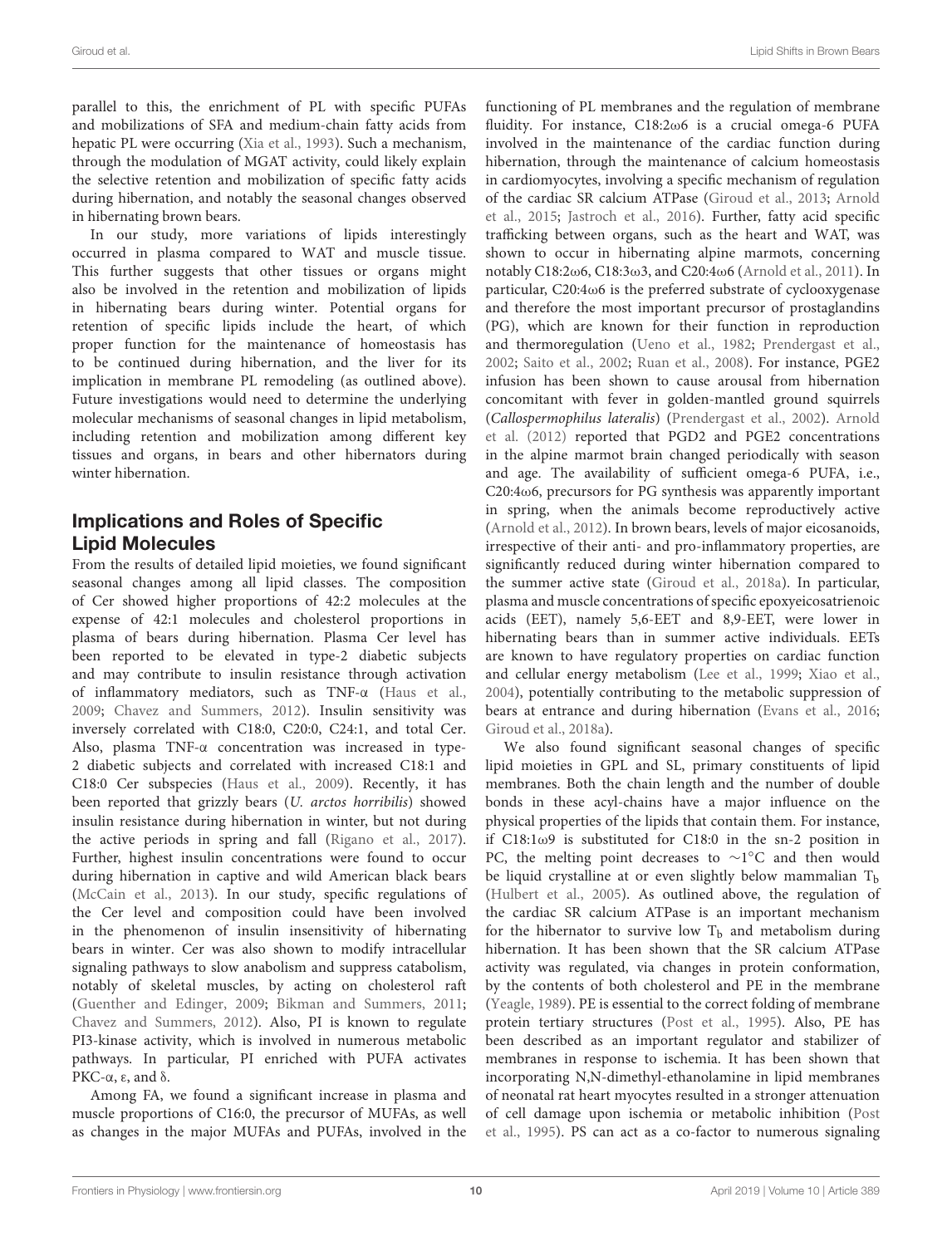proteins in the cell membrane and promotes clearance of lipoproteins. Indeed, PS, as well as PE, are preferred substrates of the phospholipase  $A_2$  (PLA<sub>2</sub>) [\(Jaross et al.,](#page-12-36) [2002\)](#page-12-36). By degrading membrane PL,  $PLA_2$  allows the release of C20:4 $\omega$ 6, i.e., the reaction products of  $PLA_2$ -mediated phospho-lipolysis. C20:4 $\omega$ 6 itself is the precursor of a variety of eicosanoids (as already discussed above) and is important for the promotion of phagocytosis. It was reported that an enhanced uptake of PLmodified lipoproteins by macrophages, together with a decreased serum lipoprotein in conditions with increased  $PLA_2$  in serum, led to an increased clearance of lipoproteins in serum and tissues [\(Jaross et al.,](#page-12-36) [2002\)](#page-12-36).

# LIMITATIONS OF THE STUDY

One possible limitation of the study can be linked to the stress and physical activity induced by capture of the bears in summer via darting them from a helicopter. Because bears in summer had to run away to try to escape, the occurrence of stress and physical activity would have possibly impacted the lipid profile (notably FFAs and possibly TGs) in plasma and, to a lesser extent, in muscle tissue. In contrast, lipids in the WAT could not have been affected by the occurrence of stress. In the SBBRP, all protocols for captures and anesthesia of bears, as performed by experienced veterinarians and field workers, are designed and optimized in order to have the less impact of stress on the physiological parameters of the animals, both in winter hibernation and during the summer active period [\(Evans](#page-11-10) [et al.,](#page-11-10) [2012;](#page-11-10) [Græsli et al.,](#page-12-37) [2015\)](#page-12-37). In particular, pursuit and drug induction times are reduced to a minimum in order to minimize increase in  $T<sub>b</sub>$ , alteration of acid-base balance, and impacts on other physiological parameters in bears immobilized by remote injection, such as darting from a helicopter in summer [\(Cattet](#page-11-22) [et al.,](#page-11-22) [2003;](#page-11-22) [Evans et al.,](#page-11-10) [2012\)](#page-11-10).

Another limitation of the study would be associated to the descriptive aspect of this work. Because of limited tissue amount that is possible to collect on bears in the field, we could not assess, in this study, more than a thorough analysis of lipid composition from specific tissues relevant for hibernation, which already constitutes a significant step. Although not mechanistic, this collaborative work constitutes, however, a unique study, because it assessed for the first time the seasonal changes of lipid composition of bears under free-living conditions. This is of major importance because laboratory diets fail to reflect natural diet selection of free-living animals that, as reported above, constrain hibernation physiology and phenology. Diet is seasonally variable in bears in Scandinavia [\(Persson et al.,](#page-12-17) [2001;](#page-12-17) [Stenset et al.,](#page-13-6) [2016\)](#page-13-6). In autumn, when brown bears have to build up fat reserves, berries, such as from the Vaccinum family, are the main food items, contributing most (49–81%) of the dietary energy content of the bears [\(Dahle et al.,](#page-11-15) [1998;](#page-11-15) [Persson et al.,](#page-12-17) [2001;](#page-12-17) [Stenset et al.,](#page-13-6) [2016\)](#page-13-6). A recent study using a ten-year time series demonstrated that greater access to bilberries improves both autumn weights of female brown bears and spring weights of yearling bears in central Sweden [\(Hertel et al.,](#page-12-38) [2017\)](#page-12-38). The intake of vegetation, a source for essential fatty acids, is of low

# **CONCLUSION**

Our study showed the interesting result that, even if the brown bear hibernates at shallow hypothermia (30–36◦C), selective mobilizations and utilizations of lipids also occur, as they do in small hibernators with more pronounced  $T<sub>b</sub>$  reduction during hibernation. Indeed, tissues appeared to preferentially retain MUFAs over PUFAs, and to mobilize SFAs for distribution and oxidation. Omega-3 fatty acids, precursors of numerous metabolic pathways, were sequestered in WAT. TGs with shortlength fatty acids, prone to oxidation at a lower ATP cost, were released into the plasma, whereas those with longest chains were conserved in muscle tissues. The analysis of individual lipid moieties, showing the largest changes during hibernation, revealed that membrane fluidity, lipoprotein metabolism, protein conformation, i.e., 3-dimensional structure of proteins, and kinase activations were the main pathways targeted by the lipid composition of hibernating bears in winter. Clearly, further studies are needed to link lipid composition to specific functions during hibernation in bears. However, these functions might include specific regulations of, among others, the cardiovascular system (such as stabilization of heart rate), the induction and maintenance of active metabolic suppression, and the preservation of muscle mass from inactive hibernating bears in winter. Further, our results strongly suggest that, despite few differences with regard to other species, the shift in lipid composition is a conserved phenomenon of the hibernation phenotype, which seems to be independent of body mass and temperature of the animals.

# AUTHOR CONTRIBUTIONS

SB, GG-K, JA, JS, EL, and CS initiated the study and designed the experiments. IC, FB, GT, AE, SB, and JA contributed during fieldwork and data collection. SB and JA provided the equipment. JB-M realized the lipid analyses. CS and NS performed the statistical data analysis. SG prepared the figures and drafted the manuscript. All authors participated in revisions.

# FUNDING

The SBBRP was funded primarily by the Norwegian Environmental Agency and the Swedish Environmental Protection Agency. The research leading to these results was received funding from the Polish-Norwegian Research Program operated by the National Centre for Research and Development under the Norwegian Financial Mechanism 2009–2014 in the frame of Project Contract No. POL-NOR/198352/85/2013. The French Space Agency and the IdEx H2E Projex of the University of Strasbourg France supported this experiment. SG was financially supported by the Austrian Science Fund (FWF) (P27267-B25).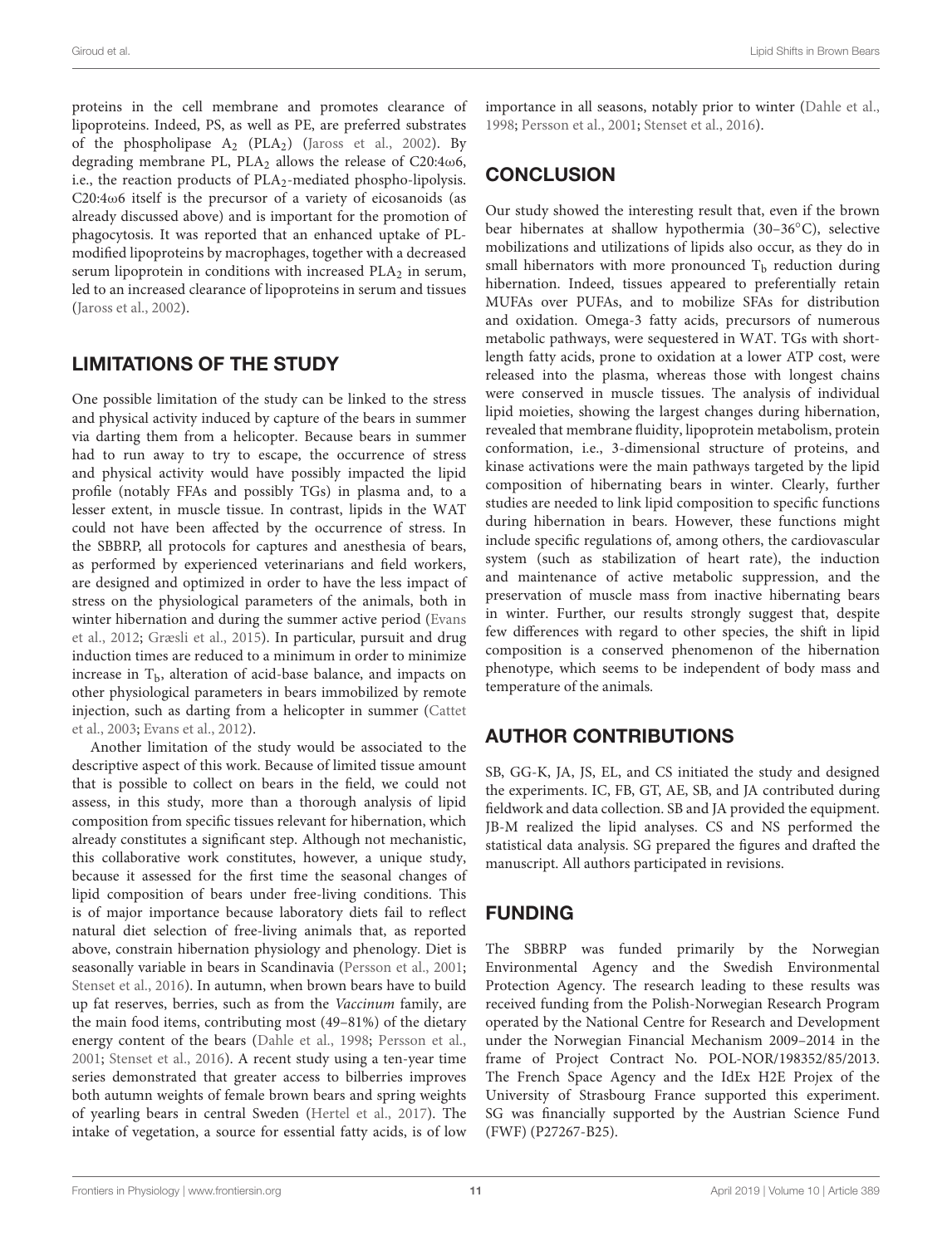#### ACKNOWLEDGMENTS

The lipidomic analyses have been performed by the MetaToul-Lipidomic Core Facility (I2MC, Inserm 1048, Toulouse, France; MetaboHUB-ANR-11-INBS-0010). The authors would like to thank Renate Hengsberger for her help with literature search and formatting of the manuscript. This is scientific paper no. 271 from the SBBRP.

#### <span id="page-11-14"></span>SUPPLEMENTARY MATERIAL

The Supplementary Material for this article can be found online at: [https://www.frontiersin.org/articles/10.3389/fphys.](https://www.frontiersin.org/articles/10.3389/fphys.2019.00389/full#supplementary-material) [2019.00389/full#supplementary-material](https://www.frontiersin.org/articles/10.3389/fphys.2019.00389/full#supplementary-material)

FIGURE S1 | Degree of unsaturation represented by ratios of different fatty acids groups ("FA ratios"). Fatty acids compositions were determined in white adipose tissue ("WAT"), skeletal muscle ("Muscle"), and blood plasma ("Plasma") from active ("summer") and hibernating ("winter") brown bears. Fatty acids groups are monounsaturated fatty acids ("MUFA"), polyunsaturated fatty acids ("PUFA"), unsaturated fatty acids ("USFA"), and saturated fatty acids ("SFA"). Error bars represent standard errors. Winter levels differing significantly ( $p < 0.015$ ) from their respective summer level are denoted by a subscript (<sup>∗</sup> ).

FIGURE S2 | Proportions of triacylglycerides ("TG") – % of total TG – of different carbon chain lengths, and their respective fatty acid composition. Proportions of

### **REFERENCES**

- <span id="page-11-6"></span>Aloia, R. C., and Raison, J. K. (1989). Membrane function in mammalian hibernation. Biochim. Biophys. Acta 988, 123–146. [doi: 10.1016/0304-4157\(89\)](https://doi.org/10.1016/0304-4157(89)90007-5) [90007-5](https://doi.org/10.1016/0304-4157(89)90007-5)
- <span id="page-11-16"></span>Arendt, J. D. (1997). Adaptive intrinsic growth rates: an integration across taxa. Q. Rev. Biol. 72, 149–177. [doi: 10.1086/419764](https://doi.org/10.1086/419764)
- <span id="page-11-9"></span>Arnemo, J. M., Evans, A., and Fahlman, Å. (2012). Biomedical Protocols for Free-Ranging Brown Bears, Wolves, Wolverines and Lynx. Norwegian: Norwegian Directorate for Nature Management.
- <span id="page-11-7"></span>Arnold, W., Giroud, S., Valencak, T. G., and Ruf, T. (2015). Ecophysiology of omega fatty acids: a lid for every jar. Physiology 30, 232–240. [doi: 10.1152/](https://doi.org/10.1152/physiol.00047.2014) [physiol.00047.2014](https://doi.org/10.1152/physiol.00047.2014)
- <span id="page-11-21"></span>Arnold, W., Kim, P. Y., Allen, K. G. D., and Florant, G. L. (2012). "Seasonal variation in brain prostaglandin D2 and E2 of marmots and n-6 fatty acid availability," in Living in a Seasonal World: Thermoregulatory and Metabolic Adaptations, eds T. Ruf, C. Bieber, W. Arnold, and E. Millesi (Heidelberg: Springer Verlag), 531–542.
- <span id="page-11-3"></span>Arnold, W., Ruf, T., Frey-Roos, F., and Bruns, U. (2011). Diet-independent remodeling of cellular membranes precedes seasonally changing body temperature in a hibernator. PLoS One 6:e18641. [doi: 10.1371/journal.pone.](https://doi.org/10.1371/journal.pone.0018641) [0018641](https://doi.org/10.1371/journal.pone.0018641)
- <span id="page-11-13"></span>Barrans, A., Collet, X., Barbaras, R., Jaspard, B., Manent, J., Vieu, C., et al. (1994). Hepatic lipase induces the formation of pre-β1 high density lipoprotein (HDL) from triacylglycerol-rich HDL2. A study comparing liver perfusion to in vitro incubation with lipases. J. Biol. Chem. 269, 11572–11577.
- <span id="page-11-20"></span>Bikman, B. T., and Summers, S. A. (2011). Ceramides as modulators of cellular and whole-body metabolism. J. Clin. Invest. 121, 4222–4230. [doi: 10.1172/JCI57144](https://doi.org/10.1172/JCI57144)
- <span id="page-11-12"></span>Bligh, E. G., and Dyer, W. J. (1959). A rapid method of total lipid extraction and purification. Can. J. Biochem. Phys. 37, 911–917. [doi: 10.1139/o59-099](https://doi.org/10.1139/o59-099)
- <span id="page-11-2"></span>Bruns, U., Frey-Roos, F., Pudritz, S., Tataruch, F., Ruf, T., and Arnold, W. (2000). "Essential fatty acids: their impact on free-living alpine marmots (Marmota marmota)," in Life in the Cold IV, eds G. Heldmaier and M. Klingenspor (New York, NY: Springer), 215–222.
- <span id="page-11-17"></span>Carey, H. V., Frank, C. L., and Seifert, J. P. (2000). Hibernation induces oxidative stress and activation of NF-κB in ground squirrel intestine. J. Comp. Physiol. B 170, 551–559. [doi: 10.1007/s003600000135](https://doi.org/10.1007/s003600000135)

different TGs were determined in white adipose tissue ("WAT"), skeletal muscle ("Muscle"), and blood plasma ("Plasma") of active ("summer") and hibernating ("winter") brown bears. Error bars represent standard errors. Winter levels differing significantly ( $p < 0.015$ ) from their respective summer level are denoted by a subscript (\*).

FIGURE S3 | Proportions – % of total glycerophospholipids ("GPL") and sphingolipids ("SL") – of different groups of GPL and SL. Proportions of ceramide ("Cer"), phosphatidyl-choline ("PC"), phosphatidyl-ethanolamine ("PE"), phosphatidyl-inositol ("PI"), phosphatidyl-serine ("PS"), and sphingomyelin ("SM") were determined in white adipose tissue ("WAT"), skeletal muscle ("Muscle") and blood plasma ("Plasma") of active ("summer") and hibernating ("winter") brown bears. Error bars represent standard errors. Winter levels differing significantly  $(p < 0.015)$  from their respective summer level are denoted by a subscript (\*).

TABLE S1 | Arithmetic means ("Means") standard errors ("SE") of concentrations (in mmol l−<sup>1</sup> ) of specific fatty acids among total fatty acids in white adipose tissue ("WAT"), muscle tissue ("Muscle") and blood plasma ("Plasma") of bears during the summer active period ("Summer") and in winter hibernation ("Winter"). Sample sizes used in the linear mixed-effects models are presented in [Table 1](#page-3-0). Significant p-values are highlighted in bold. "ND" refers to non-detectable.

TABLE S2 | Arithmetic means ("Means") and standard errors ("SE") of proportions of specific fatty acids ("FA") among saturated FA, monounsaturated FA or polyunsaturated FA in white adipose tissue ("WAT"), muscle tissue ("Muscle") and blood plasma ("Plasma") of bears during the summer active period ("Summer") and in winter hibernation ("Winter"). Differences of least square means ("Lsmeans") between seasons and p-values result from linear-mixed effects models (LMM). Sample sizes used in the LMM are presented in [Table 1](#page-3-0). Significant p-values are highlighted in bold. "ND" refers to non-detectable.

- <span id="page-11-22"></span>Cattet, M. R. L., Christison, K., Caulkett, N. A., and Stenhouse, G. B. (2003). Physiologic responses of grizzly bears to different methods of capture. J. Wildl. Dis. 39, 649–654. [doi: 10.7589/0090-3558-39.3.649](https://doi.org/10.7589/0090-3558-39.3.649)
- <span id="page-11-19"></span>Chavez, J. A., and Summers, S. A. (2012). A ceramide-centric view of insulin resistance. Cell Metab. 15, 585–594. [doi: 10.1016/j.cmet.2012.](https://doi.org/10.1016/j.cmet.2012.04.002) [04.002](https://doi.org/10.1016/j.cmet.2012.04.002)
- <span id="page-11-15"></span>Dahle, B., Sorensen, O. J., Wedul, E. H., Swenson, J. E., and Sandegren, F. (1998). The diet of brown bears Ursus arctos in central Scandinavia: effect of access to free-ranging domestic sheep Ovis aries. Wildl. Biol. 4, 147–158. [doi: 10.2981/](https://doi.org/10.2981/wlb.1998.017) [wlb.1998.017](https://doi.org/10.2981/wlb.1998.017)
- <span id="page-11-10"></span>Evans, A. L., Sahlén, V., Støen, O. G., Fahlman, A., Brunberg, S., Madslien, K., et al. (2012). Capture, anesthesia, and disturbance of free-ranging brown bears (Ursus arctos) during hibernation. PLoS One 7:e40520. [doi: 10.1371/journal.](https://doi.org/10.1371/journal.pone.0040520) [pone.0040520](https://doi.org/10.1371/journal.pone.0040520)
- <span id="page-11-8"></span>Evans, A. L., Singh, N. J., Friebe, A., Arnemo, J. M., Laske, T. G., Fröbert, O., et al. (2016). Drivers of hibernation in the brown bear. Front. Zool. 13:7. [doi:](https://doi.org/10.1186/s12983-016-0140-6) [10.1186/s12983-016-0140-6](https://doi.org/10.1186/s12983-016-0140-6)
- <span id="page-11-11"></span>Fahlman, Å., Arnemo, J. M., Swenson, J. E., Pringle, J., Brunberg, S., and Nyman, G. (2011). Physiologic evaluation of capture and anesthesia with medetomidine– zolazepam–tiletamine in brown bears (Ursus arctos). J. Zoo Wildl. Med. 42, 1–11. [doi: 10.1638/2008-0117.1](https://doi.org/10.1638/2008-0117.1)
- <span id="page-11-4"></span>Falkenstein, F., Körtner, G., Watson, K., and Geiser, F. (2001). Dietary fats and body lipid composition in relation to hibernation in free-ranging echidnas. J. Comp. Physiol. B 171, 189–194. [doi: 10.1007/s003600000157](https://doi.org/10.1007/s003600000157)
- <span id="page-11-5"></span>Fietz, J., Tataruch, F., Dausmann, K. H., and Ganzhorn, J. U. (2003). White adipose tissue composition in the free-ranging fat-tailed dwarf lemur (Cheirogaleus medius; Primates), a tropical hibernator. J. Comp. Physiol. B 173, 1–10. [doi:](https://doi.org/10.1007/s00360-002-0300-1) [10.1007/s00360-002-0300-1](https://doi.org/10.1007/s00360-002-0300-1)
- <span id="page-11-18"></span>Florant, G. L. (1998). Lipid metabolism in hibernators: the importance of essential fatty acids. Am. Zool. 38, 331–340. [doi: 10.1093/icb/38.](https://doi.org/10.1093/icb/38.2.331) [2.331](https://doi.org/10.1093/icb/38.2.331)
- <span id="page-11-1"></span>Florant, G. L., Hester, L., Ameenuddin, S., and Rintoul, D. A. (1993). The effect of a low essential fatty acid diet on hibernation in marmots. Am. J. Physiol. 264, R747–R753. [doi: 10.1152/ajpregu.1993.264.4.R747](https://doi.org/10.1152/ajpregu.1993.264.4.R747)
- <span id="page-11-0"></span>Frank, C. L. (1992). The influence of dietary fatty acids on hibernation by goldenmantled ground squirrels (Spermophilus lateralis). Physiol. Zool. 65, 906–920. [doi: 10.1086/physzool.65.5.30158549](https://doi.org/10.1086/physzool.65.5.30158549)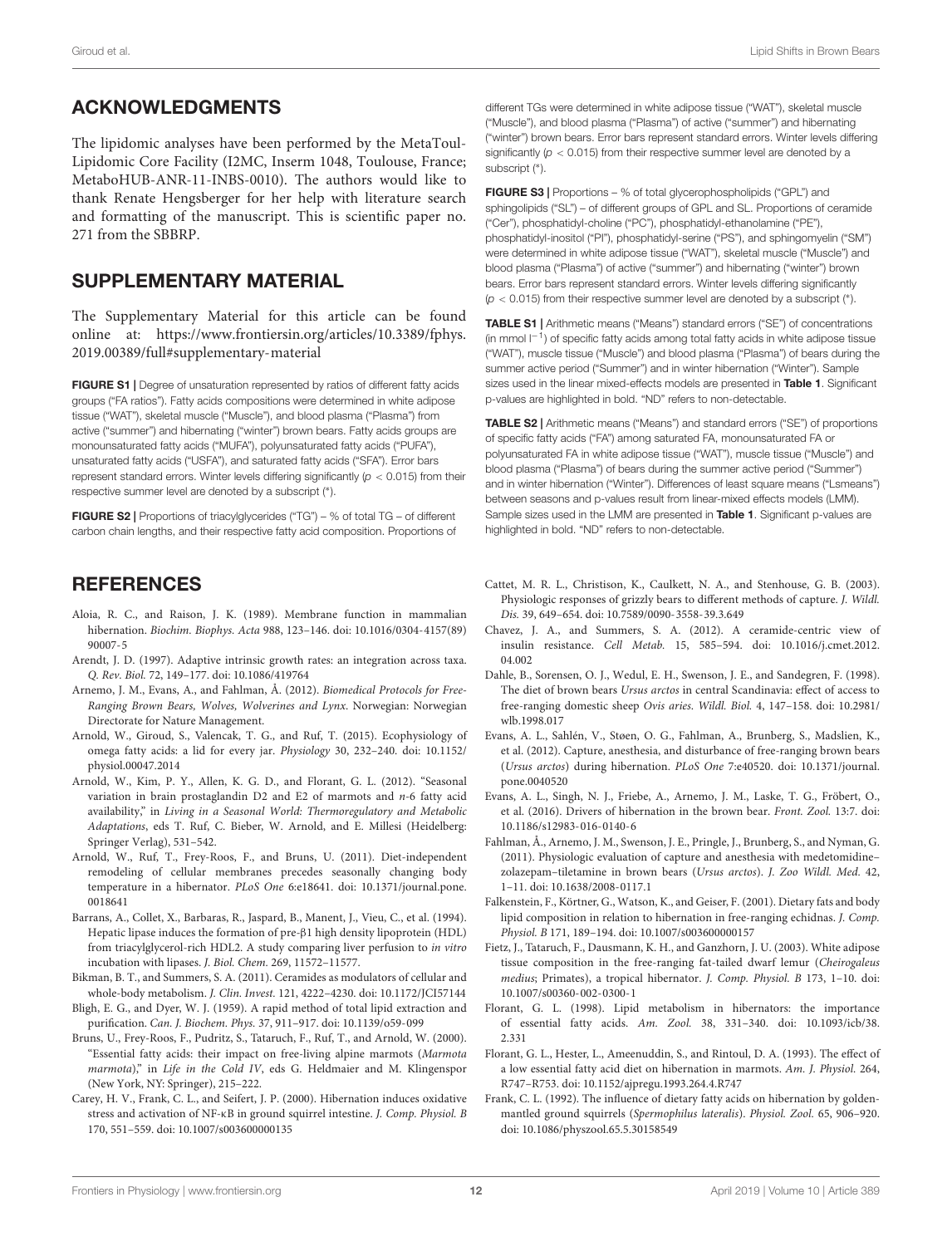- <span id="page-12-24"></span>Frank, C. L., Dierenfeld, E. S., and Storey, K. B. (1998). The relationship between lipid peroxidation, hibernation, and food selection in mammals. Am. Zool. 38, 341–349. [doi: 10.1093/icb/38.2.341](https://doi.org/10.1093/icb/38.2.341)
- <span id="page-12-23"></span>Frank, C. L., and Storey, K. B. (1995). The optimal depot fat composition for hibernation by golden-mantled ground squirrels (Spermophilus lateralis). J. Comp. Physiol. B 164, 536–542. [doi: 10.1007/BF00261394](https://doi.org/10.1007/BF00261394)
- <span id="page-12-3"></span>Frank, C. L., and Storey, K. B. (1996). "The effect of total unsaturate content on hibernation," in Adaptations to the Cold. Tenth International Hibernation Symposium, eds F. Geiser, A. J. Hulbert, and S. C. Nicol (Armidale: University Press of New England), 211–216.
- <span id="page-12-0"></span>Geiser, F., and Kenagy, G. J. (1987). Polyunsaturated lipid diet lengthens torpor and reduces body temperature in a hibernator. Am. J. Physiol. Reg. Int. Comp. Physiol. 252, R897–R901. [doi: 10.1152/ajpregu.1987.252.](https://doi.org/10.1152/ajpregu.1987.252.5.R897) [5.R897](https://doi.org/10.1152/ajpregu.1987.252.5.R897)
- <span id="page-12-1"></span>Geiser, F., and Kenagy, G. J. (1993). Dietary fats and torpor patterns in hibernating ground squirrels. Can. J. Zool. 71, 1182–1185. [doi: 10.1139/z93-161](https://doi.org/10.1139/z93-161)
- <span id="page-12-2"></span>Geiser, F., McAllan, B. M., and Kenagy, G. J. (1994). The degree of dietary fatty acid unsaturation affects torpor patterns and lipid composition of a hibernator. J. Comp. Physiol. B 164, 299–305. [doi: 10.1007/BF00346446](https://doi.org/10.1007/BF00346446)
- <span id="page-12-8"></span>Geiser, F., McAllan, B. M., Kenagy, G. J., and Hiebert, S. M. (2007). Photoperiod affects daily torpor and tissue fatty acid composition in deer mice. Naturwissenschaften 94, 319–325. [doi: 10.1007/s00114-006-0193-z](https://doi.org/10.1007/s00114-006-0193-z)
- <span id="page-12-32"></span>Giroud, S., Evans, A. L., Chery, I., Bertile, F., Tascher, G., Bertrand-Michel, J., et al. (2018a). Seasonal changes in eicosanoid metabolism in the brown bear. Sci. Nat. 105:58. [doi: 10.1007/s00114-018-1583-8](https://doi.org/10.1007/s00114-018-1583-8)
- <span id="page-12-6"></span>Giroud, S., Stalder, G., Gerritsmann, H., Kübber-Heiss, A., Kwak, J., Arnold, W., et al. (2018b). Dietary lipids affect the onset of hibernation in the garden dormouse (Eliomys quercinus): implications for cardiac function. Front. Physiol. 9:1235. [doi: 10.3389/fphys.2018.01235](https://doi.org/10.3389/fphys.2018.01235)
- <span id="page-12-12"></span>Giroud, S., Frare, C., Strijkstra, A., Boerema, A., Arnold, W., and Ruf, T. (2013). Membrane phospholipid fatty acid composition regulates cardiac SERCA activity in a hibernator, the Syrian hamster (Mesocricetus auratus). PLoS One 8:e63111. [doi: 10.1371/journal.pone.0063111](https://doi.org/10.1371/journal.pone.0063111)
- <span id="page-12-9"></span>Giroud, S., Perret, M., Gilbert, C., Zahariev, A., Goudable, J., Le Maho, Y., et al. (2009). Dietary palmitate and linoleate oxidations, oxidative stress, and DNA damage differ according to season in mouse lemurs exposed to a chronic food deprivation. Am. J. Physiol. Reg. Int. Comp. Physiol. 297, R950–R959. [doi: 10.1152/ajpregu.00214.2009](https://doi.org/10.1152/ajpregu.00214.2009)
- <span id="page-12-18"></span>Giroud, S., Turbill, C., and Ruf, T. (2012). "Torpor use and body mass gain during pre-hibernation in late-born juvenile garden dormice exposed to food shortage," in Living in a Seasonal World. Thermoregulatory and Metabolic Adaptations, eds T. Ruf, C. Bieber, W. Arnold, and E. Millesi (Berlin: Springer), 481–491. [doi: 10.1007/978-3-642-28678-0\\_42](https://doi.org/10.1007/978-3-642-28678-0_42)
- <span id="page-12-19"></span>Giroud, S., Zahn, S., Criscuolo, F., Chery, I., Blanc, S., Turbill, C., et al. (2014). Late-born intermittently fasted juvenile garden dormice use torpor to grow and fatten prior to hibernation: consequences for ageing processes. Proc. R. Soc. B Biol. Sci. 281:20141131. [doi: 10.1098/rspb.2014.1131](https://doi.org/10.1098/rspb.2014.1131)
- <span id="page-12-37"></span>Græsli, A. R., Evans, A. L., Fahlman, Å., Bertelsen, M. F., Blanc, S., and Arnemo, J. M. (2015). Seasonal variation in haematological and biochemical variables in free-ranging subadult brown bears (Ursus arctos) in Sweden. BMC Vet. Res. 11:301. [doi: 10.1186/s12917-015-0615-2](https://doi.org/10.1186/s12917-015-0615-2)
- <span id="page-12-28"></span>Guenther, G. G., and Edinger, A. L. (2009). A new take on ceramide. Starving cells by cutting off the nutrient supply. Cell Cycle 8, 1122–1126. [doi: 10.4161/cc.8.8.](https://doi.org/10.4161/cc.8.8.8161) [8161](https://doi.org/10.4161/cc.8.8.8161)
- <span id="page-12-15"></span>Harshyne, W. A., Diefenbach, D. R., Alt, G. L., and Matson, G. M. (1998). Analysis of error from cementum-annuli age estimates of known-age Pennsylvania black bears. J. Wildl. Manage. 62, 1281–1291. [doi: 10.2307/3801992](https://doi.org/10.2307/3801992)
- <span id="page-12-25"></span>Haus, J. M., Kashyap, S. R., Kasumov, T., Zhang, R. L., Kelly, K. R., DeFronzo, R. A., et al. (2009). Plasma ceramides are elevated in obese subjects with type 2 diabetes and correlate with the severity of insulin resistance. Diabetes 58, 337–343. [doi: 10.2337/db08-1228](https://doi.org/10.2337/db08-1228)
- <span id="page-12-38"></span>Hertel, A. G., Bischof, R., Langval, O., Mysterud, A., Kindberg, J., Swenson, J. E., et al. (2017). Berry production drives bottom–up effects on body mass and reproductive success in an omnivore. Oikos 127, 197–207. [doi: 10.1111/oik.](https://doi.org/10.1111/oik.04515) [04515](https://doi.org/10.1111/oik.04515)
- <span id="page-12-5"></span>Hill, V. L., and Florant, G. L. (2000). The effect of a linseed oil diet on hibernation in yellow-bellied marmots (Marmota flaviventris). Physiol. Behav. 68, 431–437. [doi: 10.1016/s0031-9384\(99\)00177-8](https://doi.org/10.1016/s0031-9384(99)00177-8)
- <span id="page-12-21"></span>Hoelzl, F., Cornils, J. S., Smith, S., Moodley, Y., and Ruf, T. (2016). Telomere dynamics in free-living edible dormice (Glis glis): the impact of hibernation and food supply. J. Exp. Biol. 219(Pt 16), 2469–2474. [doi: 10.1242/jeb.140871](https://doi.org/10.1242/jeb.140871)
- <span id="page-12-22"></span>Hulbert, A. J. (2005). On the importance of fatty acid composition of membranes for aging. J. Theor. Biol. 234, 277–288. [doi: 10.1016/j.jtbi.2004.11.024](https://doi.org/10.1016/j.jtbi.2004.11.024)
- <span id="page-12-34"></span>Hulbert, A. J., Turner, N., Storlien, L. H., and Else, P. L. (2005). Dietary fats and membrane function: implications for metabolism and disease. Biol. Rev. 80, 155–169. [doi: 10.1007/s00360-005-0025-z](https://doi.org/10.1007/s00360-005-0025-z)
- <span id="page-12-36"></span>Jaross, W., Eckey, R., and Menschikowski, M. (2002). Biological effects of secretory phospholipase A2 group IIA on lipoproteins and in atherogenesis. Eur. J. Clin. Invest. 32, 383–393. [doi: 10.1046/j.1365-2362.2002.01000.x](https://doi.org/10.1046/j.1365-2362.2002.01000.x)
- <span id="page-12-29"></span>Jastroch, M., Giroud, S., Barrett, P., Geiser, F., Heldmaier, G., and Herwig, A. (2016). Seasonal Control of Mammalian Energy Balance: recent advances in the understanding of daily torpor and hibernation. J. Neuroendocrinol. 28. [doi: 10.1111/jne.12437](https://doi.org/10.1111/jne.12437)
- <span id="page-12-14"></span>Kindberg, J., Swenson, J. E., Ericsson, G., Bellemain, E., Miquel, C., and Taberlet, P. (2011). Estimating population size and trends of the Swedish brown bear Ursus arctos population. Wildl. Biol. 17, 114–123. [doi: 10.2981/10-100](https://doi.org/10.2981/10-100)
- <span id="page-12-33"></span>Lee, H.-C., Lu, T., Weintraub, N. L., VanRollins, M., Spector, A. A., and Shibata, E. F. (1999). Effects of epoxyeicosatrienoic acids on the cardiac sodium channels in isolated rat ventricular myocytes. J. Physiol. 519, 153–168. [doi: 10.1111/j.](https://doi.org/10.1111/j.1469-7793.1999.0153o.x) [1469-7793.1999.0153o.x](https://doi.org/10.1111/j.1469-7793.1999.0153o.x)
- <span id="page-12-16"></span>Lillington, J. M., Trafford, D. J. H., and Makin, H. L. J. (1981). A rapid and simple method for the esterification of fatty acids and steroid carboxylic acids prior to gas-liquid chromatography. Clin. Chim. Acta 111, 91–98. [doi: 10.1016/0009-](https://doi.org/10.1016/0009-8981(81)90425-3) [8981\(81\)90425-3](https://doi.org/10.1016/0009-8981(81)90425-3)
- <span id="page-12-20"></span>Mahlert, B., Gerritsmann, H., Stalder, G., Ruf, T., Zahariev, A., Blanc, S., et al. (2018). Implications of being born late in the active season for growth, fattening, torpor use, winter survival and fecundity. eLife 7:e31225. [doi: 10.7554/eLife.](https://doi.org/10.7554/eLife.31225) [31225](https://doi.org/10.7554/eLife.31225)
- <span id="page-12-27"></span>McCain, S., Ramsay, E., and Kirk, C. (2013). The effects of hibernation and captivity on glucose metabolism and thyroid hormones in American Black Bear (Ursus americanus). J. Zoo Wildl. Med. 44, 324–332. [doi: 10.1638/2012-0146R1.1](https://doi.org/10.1638/2012-0146R1.1)
- <span id="page-12-13"></span>Moe, T. F., Kindberg, J., Jansson, I., and Swenson, J. E. (2007). Importance of diel behaviour when studying habitat selection: examples from female Scandinavian brown bears (Ursus arctos). Can. J. Zool. 85, 518–525. [doi: 10.1139/Z07-034](https://doi.org/10.1139/Z07-034)
- <span id="page-12-4"></span>Munro, D., and Thomas, D. W. (2004). The role of polyunsaturated fatty acids in the expression of torpor by mammals: a review. Zoology 107, 29–48. [doi:](https://doi.org/10.1016/j.zool.2003.12.001) [10.1016/j.zool.2003.12.001](https://doi.org/10.1016/j.zool.2003.12.001)
- <span id="page-12-17"></span>Persson, I. L., Wikan, S., Swenson, J. E., and Mysterud, A. (2001). The diet of the brown bear Ursus arctos in the Pasvik Valley, northeastern Norway. Wildl. Biol. 7, 27–37. [doi: 10.2981/wlb.2001.006](https://doi.org/10.2981/wlb.2001.006)
- <span id="page-12-35"></span>Post, J. A., Verkleij, A. J., and Langer, G. A. (1995). Organization and function of sarcolemmal phospholipids in control and ischemic-reperfused cardiomyocytes. J. Mol. Cell. Cardiol. 27, 749–760. [doi: 10.1016/0022-2828\(95\)](https://doi.org/10.1016/0022-2828(95)90080-2) [90080-2](https://doi.org/10.1016/0022-2828(95)90080-2)
- <span id="page-12-30"></span>Prendergast, B. J., Freeman, D. A., Zucker, I., and Nelson, R. J. (2002). Periodic arousal from hibernation is necessary for initiation of immune responses in ground squirrels. Am. J. Physiol. Reg. Int. Comp. Physiol. 282, R1054–R1082. [doi: 10.1152/ajpregu.00562.2001](https://doi.org/10.1152/ajpregu.00562.2001)
- <span id="page-12-11"></span>Price, E. R., Armstrong, C., Guglielmo, C. G., and Staples, J. F. (2013). Selective mobilization of saturated fatty acids in isolated adipocytes of hibernating 13 lined ground squirrels Ictidomys tridecemlineatus. Physiol. Biochem. Zool. 86, 205–212. [doi: 10.1086/668892](https://doi.org/10.1086/668892)
- <span id="page-12-10"></span>Raclot, T., Mioskowski, E., Bach, A. C., and Groscolas, R. (1995). Selectivity of fatty acid mobilization: a general metabolic feature of adipose tissue. Am. J. Physiol. 269, R1060–R1067. [doi: 10.1152/ajpregu.1995.269.5.R1060](https://doi.org/10.1152/ajpregu.1995.269.5.R1060)
- <span id="page-12-26"></span>Rigano, K. S., Gehring, J. L., Evans Hutzenbiler, B. D., Chen, A. V., Nelson, O. L., Vella, C. A., et al. (2017). Life in the fat lane: seasonal regulation of insulin sensitivity, food intake, and adipose biology in brown bears. J. Comp. Physiol. B 187, 649–676. [doi: 10.1007/s00360-016-1050-9](https://doi.org/10.1007/s00360-016-1050-9)
- <span id="page-12-31"></span>Ruan, Y. C., Wang, Z., Du, J. Y., Zuo, W. L., Guo, J. H., Zhang, J., et al. (2008). Regulation of smooth muscle contractility by the epithelium in rat vas deferens: role of ATP-induced release of PGE2. J. Physiol. 586, 4843–4857. [doi: 10.1113/](https://doi.org/10.1113/jphysiol.2008.154096) [jphysiol.2008.154096](https://doi.org/10.1113/jphysiol.2008.154096)
- <span id="page-12-7"></span>Ruf, T., and Arnold, W. (2008). Effects of polyunsaturated fatty acids on hibernation and torpor: a review and hypothesis. Am. J. Physiol. Reg. Int. Comp. Physiol. 294, R1044–R1052. [doi: 10.1152/ajpregu.00688.2007](https://doi.org/10.1152/ajpregu.00688.2007)